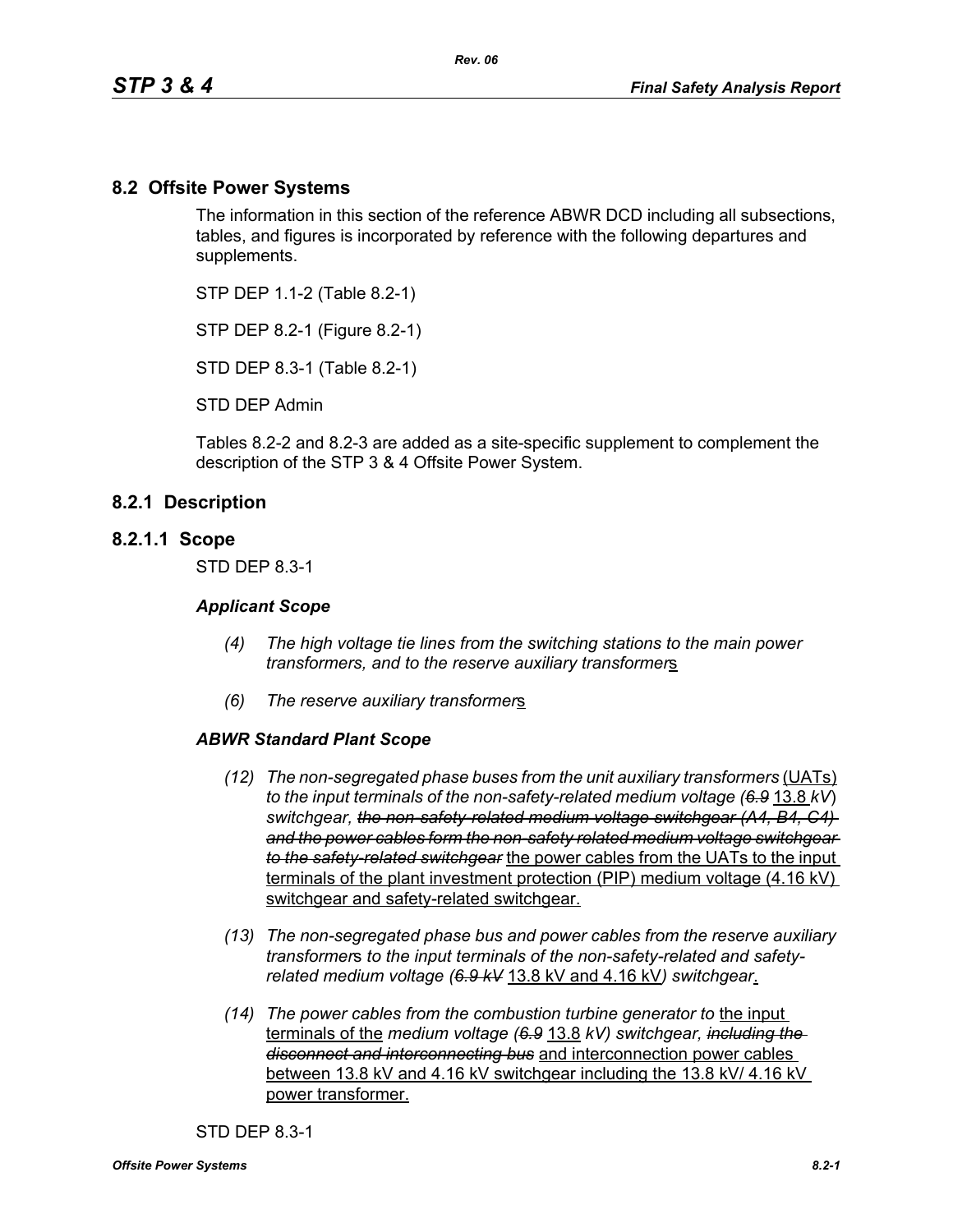### STD DEP Admin

*The design scope for the ABWR ends at the low voltage terminals of the main power transformer and the low voltage terminals of the reserve auxiliary transformer*s*. Although the remainder of the offsite power system is not in the scope of the ABWR design, the ABWR design is based on a power system which meets certain design concepts. Design bases (10CFR52 interface requirements) consistent with these concepts are included in Subsection 8.2.3. Meeting the design bases presented in Subsection 8.2.3 will ensure that the power system within the design scope for the ABWR meets all regulatory requirements. Meeting the conceptual design bases presented in Section 8.2.5 will ensure that the total power system design is consistent and meets all regulatory requirements.*

## **8.2.1.2 Description of Offsite Power System**

STD DEP 8.3-1

*Air cooled isolated phase bus duct is sized to provide its load requirements and withstand fault currents until the fault is cleared. It is rated 36 kA and provides for a power feed to the main power transformer and unit auxiliary transformers from the main generator. The sections of the isolated phase bus supplying the unit auxiliary transformers are rated less than 36 kA as appropriate to the load requirements (see Figure 8.3-1).* 

*A generator circuit breaker is provided in the isolated phase bus duct at an intermediate location between the main generator and the main power transformer. The generator circuit breaker provided is capable of interrupting a maximum fault current of 275* 255 *kA symmetrical and 340* 320 *kA asymmetrical at 5 cycles after initiation of the fault* in accordance with IEEE C37.013*.*

*There are three unit auxiliary transformers. Each transformer has three windings and each transformer feeds one Class 1E bus directly, two non-Class 1E buses directly, and one non-Class 1E bus indirectly through a non 1E to non 1E bus tie. The medium voltage buses are in a three load group arrangement with three non-Class 1E buses and one Class 1E bus per load group. Each unit auxiliary transformer has an oil/air rating at 65°C of 37.5 MV-A for the primary winding and 18.75 MV-A for each secondary winding. The forced air/forced oil (FOA) rating is 62.5 and 31.25/31.25 MV-A respectively. The normal loading of the six secondary windings of the transformers is balanced with the heaviest loaded winding carrying a load of 17.7 MV-A. The heaviest transformer loading occurs when one of the three unit auxiliary transformers is out of service with the plant operating at full power. Under these conditions the heaviest loaded winding experiences a load of 21.6 MV-A, which is about two-thirds of its forcedair/forced oil rating.*

There are three Unit Auxiliary Transformers (UATs), which are designated the normal preferred offsite source. UATs A and B are rated at 82.5/110 MVA (ONAN/ONAF). UATs A and B each have primary windings at the main generator voltage and two secondary windings, one at 13.8 kV and one at 4.16 kV. UAT C is rated at 22.5/30 MVA (ONAN/ONAF). UAT C has primary winding at the main generator voltage and a single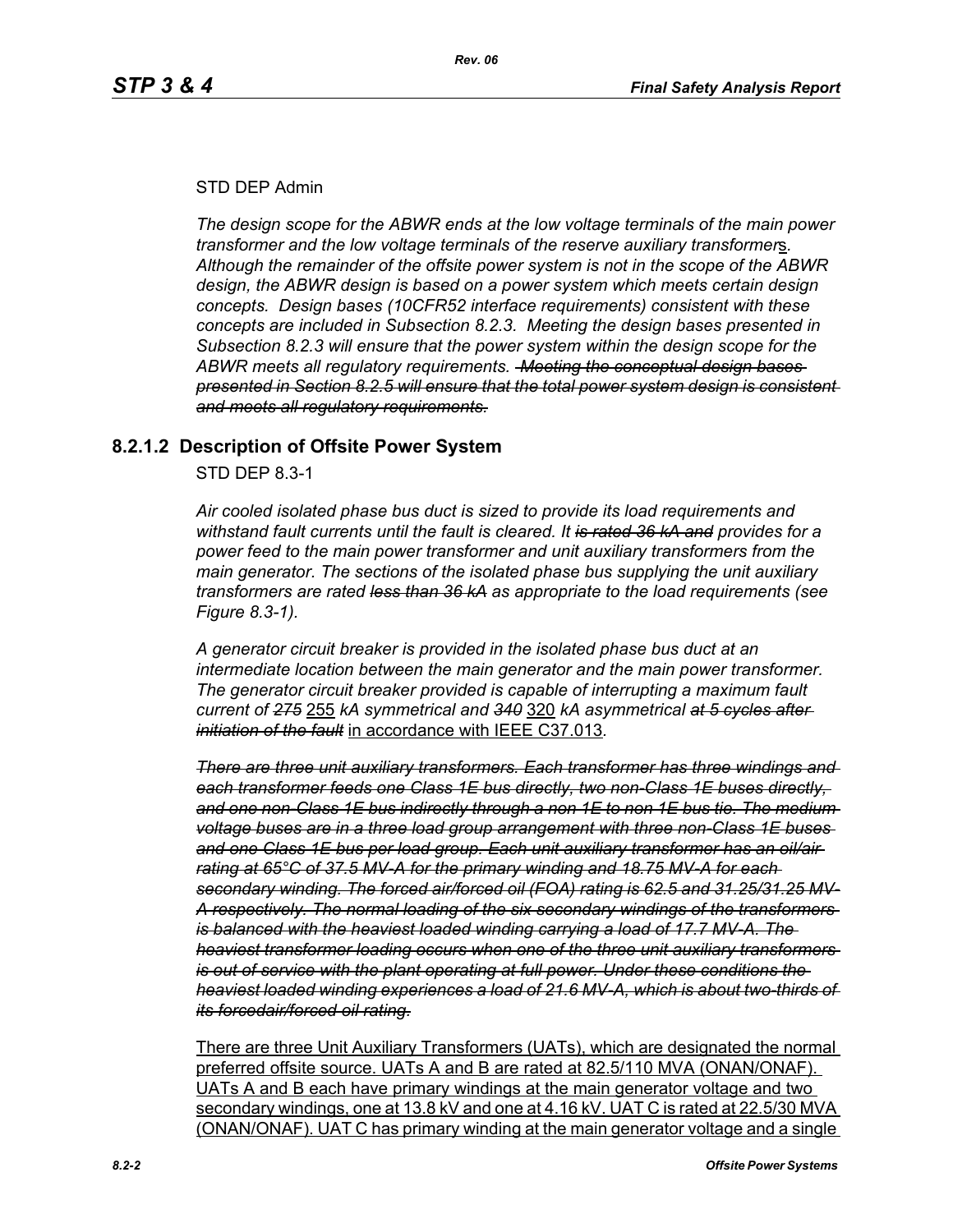secondary winding at 4.16 kV. All three UATs use automatic tap changers to improve voltage regulation on the plant medium voltage buses. The UATs are designed with significant capacity margin during normal operation because the transformers operate near their ONAN ratings.

UAT A supports 13.8 kV Power Generation (PG) buses A1 and C1 and 4.16 kV Plant Investment Protection (PIP) bus A2 and Class 1E 4.16 kV bus A3. UAT B supports PG buses B1 and D1 and PIP bus B2 and Class 1E bus B3. UAT C supports PIP bus C2 and Class 1E bus C3.

*One, three-winding 37.5 MV-A reserve auxiliary transformer provides power as the "Alternate Preferred" power to the "Normal Preferred" power. One of the equally rated secondary windings supplies reserve power to the nine (three through cross-ties) non-Class 1E buses and the other winding supplies reserve power to the three Class 1E buses. The combined load of the three Class 1E buses is equal to the oil/air the rating of the transformer winding serving them. This is equal to 60% of the forced air/forced oil (FOA) rating of the transformer winding. The transformer is truly a reserve transformer because unit startup is accomplished from the normal preferred power, which is backfed over the main power circuit to the unit auxiliary transformers. The reserve auxiliary transformer serves no startup function. The operational configurations are such that the FOA ratings of the reserve auxiliary transformer, or any unit auxiliary transformer, will not be exceeded under any operating mode (Subsection 8.2.4.5).*

There are two Reserve Auxiliary Transformers (RATs), either of which can be used as the alternate preferred offsite source. RATs A and B are each rated at approximately 82.5/110 MVA (ONAN/ONAF). RATs A and B each have primary windings at the switchyard voltage and two secondary windings, one at 13.8 kV and one at 4.16 kV. RATs A and B use automatic tap changers to improve voltage regulation on the plant medium voltage buses. The RATs are designed with significant capacity margin during normal operation because the transformers operate near their ONAN ratings.

RAT A is designed to be capable of supporting PG buses A1 and C1, which are normally supported by UAT A, via an intermediate 13.8 kV bus designated as CTG 2. The 4.16 kV winding of RAT A can be aligned to support any of the three PIP buses (A2, B2, and C2) and any of the three Class 1E buses (A3, B3, and C3) and has the capacity to support all three Class 1E buses. RAT A is not normally aligned to support any PG, PIP, or Class 1E bus. RAT B is designed to be capable of supporting PG buses B1 and D1, which are normally supported by UAT B, via an intermediate 13.8 kV bus designated as CTG 1. The 4.16 kV winding of RAT B can be aligned to support any of the three PIP buses and any of the three Class 1E buses and has the capacity to support all three Class 1E buses.

*The normal and alternate offsite preferred power circuits are designed with sufficient capacity and capability to limit variations of the operating voltage of the onsite power distribution system to a range appropriate to ensure: (1) normal and safe steady-state operation of all plant loads, (2) starting and acceleration of the limiting drive system with the remainder of the loads in service, and (3) reliable operation of the control and*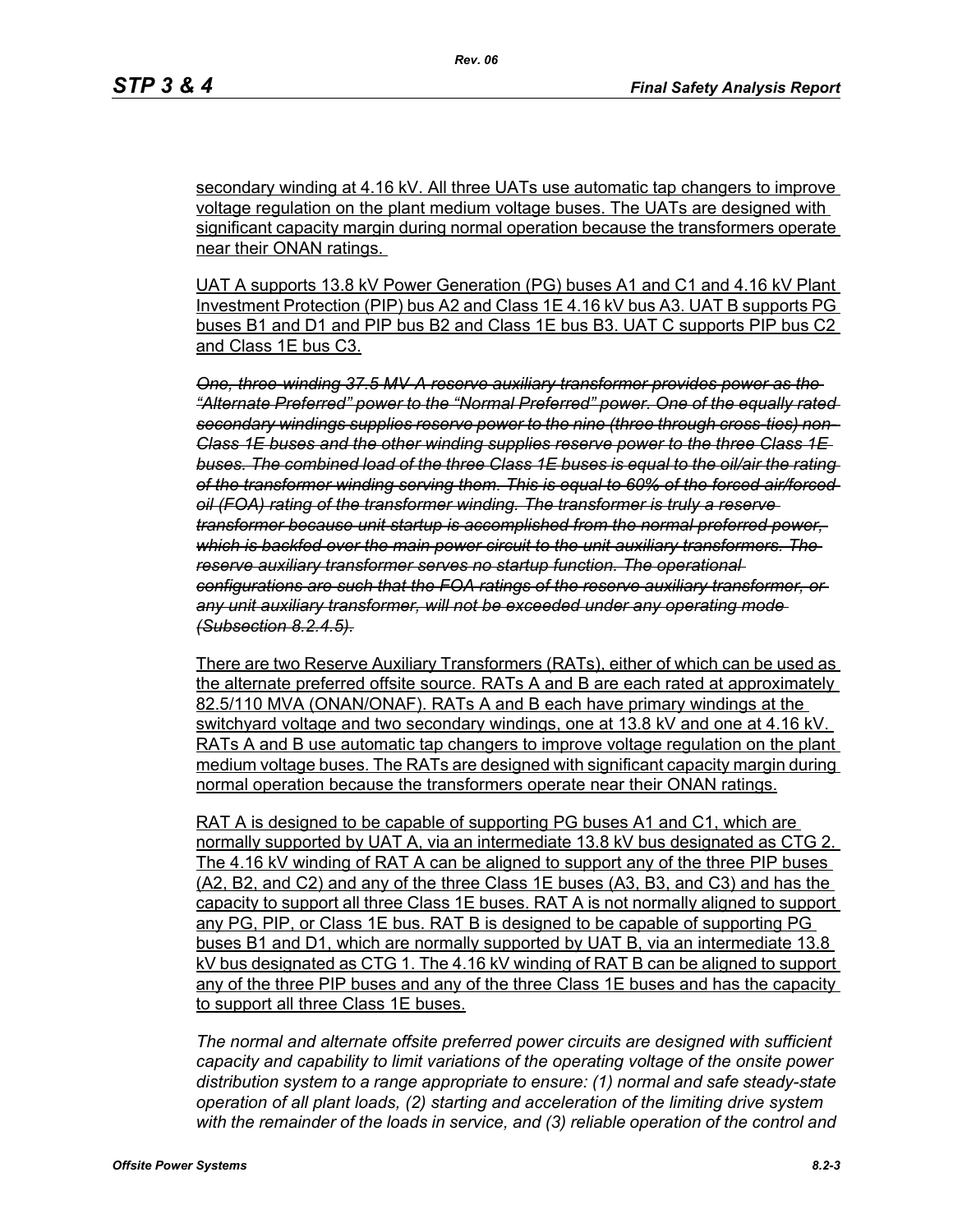*protection systems under conditions of degraded voltage [Subsection 8.3.1.1.7 (8)]. Specifically, the unit auxiliary transformers and the reserve auxiliary transformer*s *are designed to limit the voltage variation of the onsite power distribution system to ±10% of load rated voltage during all modes of steady state operation and a voltage dip of no more that* than *20% during motor starting.*

According to IEEE C57.19.100 the STP Units 3 & 4 site is a medium to heavy contamination environment due to its proximity to the coast and additional salt deposition from the Ultimate Heat Sinks. To prevent insulator and bushing failure on offsite power system equipment due to contamination from salt deposition, the bushings and insulators for offsite power equipment up to the switchyard will have a minimum creep distance of 44 mm/kV and a permanent coating.

STD DEP 8.3-1

### STD DEP Admin

*The unit* and reserve *auxiliary transformers are designed and constructed to withstand the mechanical and thermal stresses produced by external short circuits. In addition, these transformers meet corresponding requirements of the latest revisions of ANSI Standard C57.12.00. See Subsection 8.2.3(8)* 8.2.3 (4) *for interface requirements on the main step-up transformers and the reserve auxiliary transformer*s*. See Subsection 8.2.3(10) for interface requirements on the high-voltage circuit breakers and disconnect switches.*

STD DEP 8.3-1

*The non-segregated phase bus* or power cable *that connects the unit auxiliary and reserve auxiliary transformers to the 6.9 kV* their respective *switchgear is sized to supply its load requirements and rated to withstand fault currents until the fault is cleared.*

The following site-specific supplement provides a description of the Offsite Power System for STP 3 & 4 addressing information requested by RG 1.206 and replacing the conceptual design provided in Subsection 8.2.5 of the reference ABWR DCD.

The offsite power system includes at least two (2) preferred sources of power for the reactor protection system and engineered safety features (ESFs) during normal, abnormal, and accident conditions. It includes a minimum of two (2) independent and physically separated 345 kV circuits of the six (6) circuits available from the transmission network as required by GDC 17. Five of the six (6) offsite circuits for STP 3 and 4 are existing transmission lines that were connected to the STP 1 & 2 switchyard and have been re-routed to the STP 3 & 4 switchyard. Of the six (6) transmission lines, four identified as preferred sources of power are as follows: White Point 39, Elm Creek 27, Velasco 27, and the tieline with a series reactor between STP 3 & 4 switchyard and the STP 1 & 2 switchyard. The remaining two (2) transmission lines, Hillje 44 and Blessing 44, are used for power transmission. However, these two lines do not meet the criteria of being independent and physically separated. Hillje 44 crosses under the Elm Creek 27 line at the Hillje switchyard. Blessing 44 connects to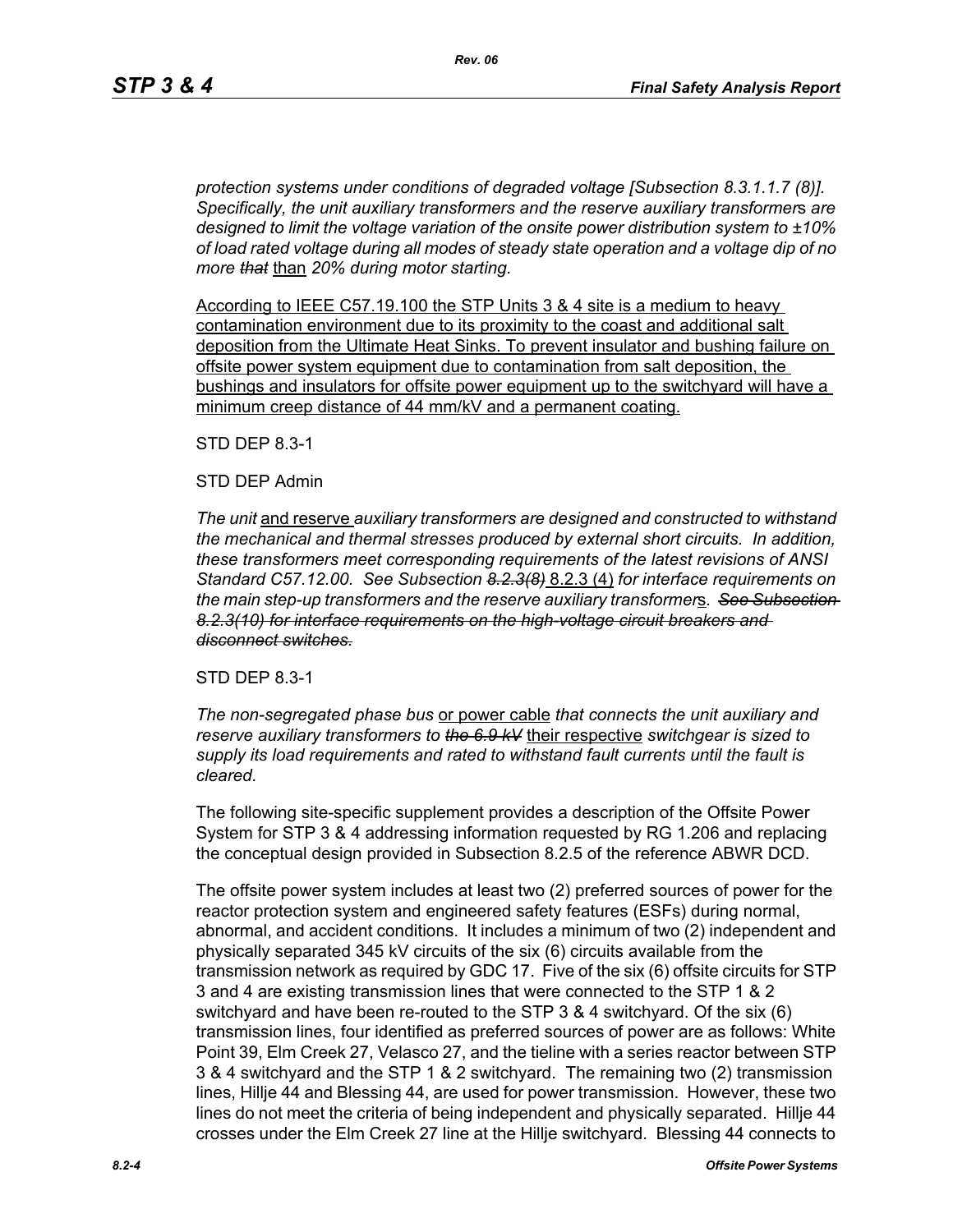the local 138 kV system via an autotransformer and is considered a source which can not supply adequet power and voltage under all operating scenarios. Refer to Figure 8.2-6 for 345 kV transmission configuration. The offsite power system encompasses the connections to the power grid, transmission lines (overhead and/or underground), transmission line towers, transformers, switchyard components and control systems, switchyard battery systems, MPT, and the RATs.

The offsite power system is designed to provide reliable and redundant sources of power for starting, operation, and safe shutdown of STP 3 & 4 in accordance with GDC 17. The offsite power system configuration, single line, general arrangement, and transmission network map are shown in the following figures:

|              | Figures 8.2-1 (7 sheets) Power Distribution Routing Diagrams |
|--------------|--------------------------------------------------------------|
| Figure 8.2-2 | 345 kV General Arrangement                                   |
| Figure 8.2-3 | 345 kV Switchyard Single Line Diagram                        |
| Figure 8.2-4 | 345 kV Switchyard Arrangement                                |
| Figure 8.2-5 | <b>Transmission Network Map of ERCOT</b>                     |
| Figure 8.2-6 | 345 kV Transmission Configuration                            |

### **8.2.1.2.1 Transmission Lines**

Six 345 kV transmission circuits rated from 896 MVA to 1793 MVA (Reference 8.2-3) connect the STP 3 & 4 switchyard to the Electric Reliability Council of Texas (ERCOT) grid, as shown on Figure 8.2-6. These six 345 kV circuits provide the source of AC power to the 345 kV switchyard. The 345 kV transmission circuits terminate at six points as follows: at Velasco 345 kV Substation (CenterPoint Energy); at Hillje 345 kV Switchyard (CenterPoint Energy); at Elm Creek 345 kV Switchyard (City of Public Service Board of San Antonio (CPS); at White Point 345 kV Substation (AEP Texas Central Company (TCC); at the STP 1 & 2 switchyard via a tieline with a series reactor (TCC); and at Blessing 345 kV Substation autotransformer (TCC). The Blessing 345 kV autotransformer is connected to the TCC's Blessing 138 kV Substation.

The STP 3 & 4 transmission lines utilize the existing (from STP 1 & 2) corridor and rights-of way for interconnects to the existing transmission grid. The description of the transmission system components for both existing and new structures as listed below fully describes and qualifies the use of this system within the present boundaries of the existing corridors. Transmission service providers (TSP) in the ERCOT region are subject to regulations of the Public Utility Commission of Texas (PUCT) that control new transmission facilities or interconnections needed to provide transmission service to and from the transmission grid. (Reference 8.2-3).

Three (3) existing rights-of-way commence from the STPEGS property (for STP 1, 2, 3, & 4) toward the termination points described below and shown on Figure 8.2-5. The eastern right-of-way is 100 ft wide and contains two (2) 345 kV circuits to Velasco (on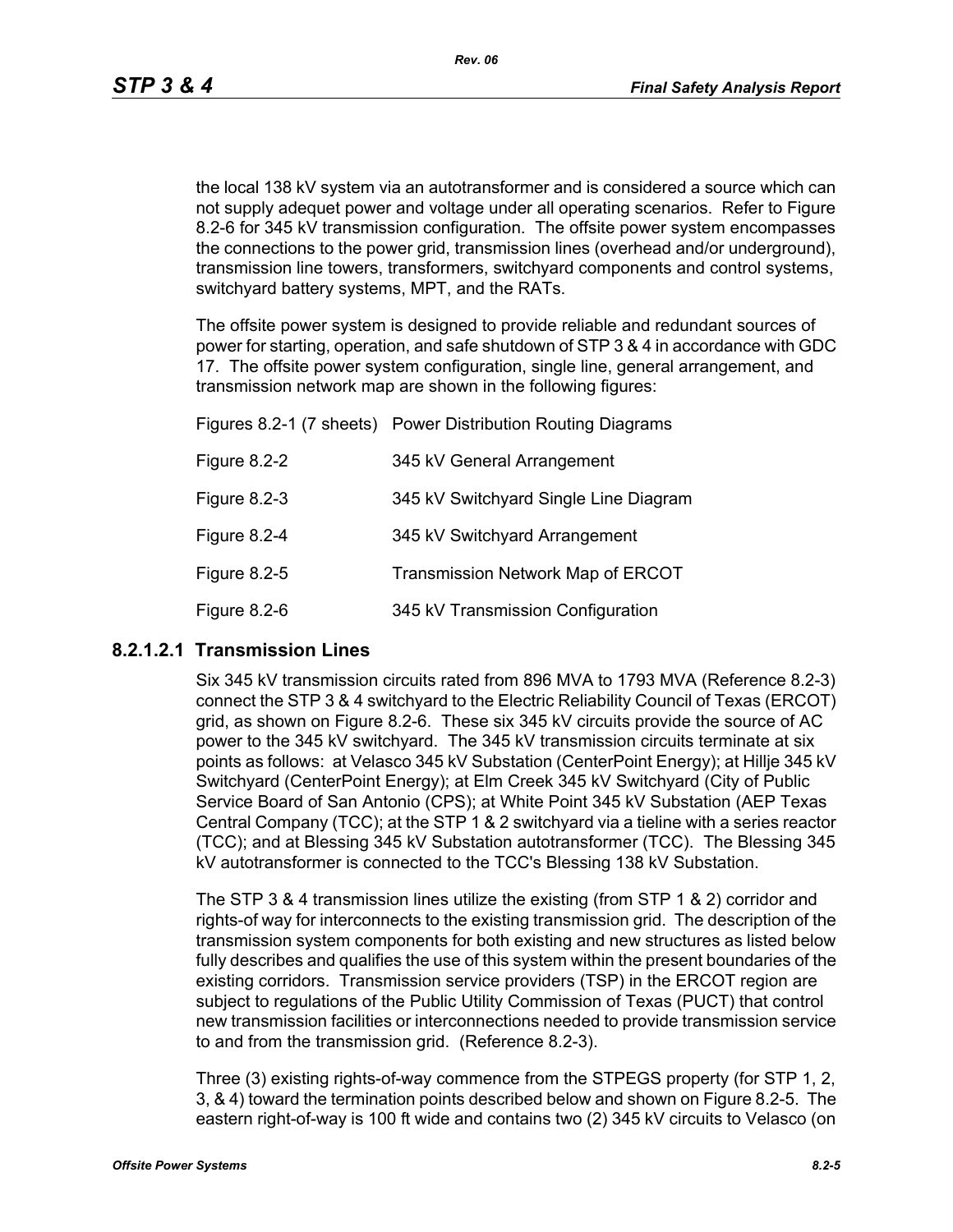double-circuit structures). The western right-of-way is 100 ft wide and contains a 345 kV circuit to Blessing. The middle or northwestern right-of-way is 400 ft wide and contains six (6) circuits. These circuits are carried on three sets of double-circuit towers. The Elm Creek 18 and the W.A.Parish 39 line locations are on the eastern structures, the Hillje 64 and the Elm Creek 27 lines are on the middle structures. The White Point 39 and the Hillje 44 line are on the western structures. There is adequate spacing between the middle and western towers to allow complete failure of one without jeopardizing the other. For the purpose of analysis, the right-of-way has been considered as two independent rights-of-way. This right-of-way is approximately 20 miles long and terminates in four separate rights-of-way varying in width from 100 to 150 ft. The Velasco 27 line includes an underground 345 kV cable that crosses under the two double circuit overhead lines that feed Elm Creek 18, Hillje 64, and W.A.Parish 39. This underground installation eliminates the possibility of a failure of the overhead lines from impacting the Velasco 27 line. The transmission configuration map showing the proposed usage of existing rights-of-way in the region is included in Figure 8.2-5. Refer to Figure 8.2-6 for transmission configuration for both STP 1 & 2 and STP 3 & 4.

A list of all transmissions circuits from each of the four transmission service providers to the STPEGS plant site is given in Table 8.2-2. This table includes all termination points, ownership of the circuit, circuit operating voltage, and approximate circuit length in miles.

The 345 kV transmission circuits are routed on rights-of-way as described above except for the distance from the rights-of-way to the STP 3 & 4 switchyard on the STPEGS plant property. In this small section, the 345 kV structures are arranged as depicted in Figure 8.2-2. The location of transmission circuits within this small section has been analyzed and failure of a tower due to failure of an adjacent tower has been determined not to adversely impact plant offsite power supply.

The 345 kV transmission system from STP 3 & 4 to the ERCOT grid is designed so that any two of the 345 kV transmission circuits from STP 3 & 4 may be taken out of service and the full-load generation of STP 3 & 4 can still be transmitted to their respective load centers. The loss of any double-circuit structure or any two transmission circuits does not reduce the availability of the offsite supply of power to the STP 3 & 4 345 kV switchyard. The transmission grid associated with the plant is further designed so the loss of an independent right-of-way may necessitate some reduction in generation output, but does not reduce the availability of the offsite supply of power. The transmission system is designed to maintain a voltage variance of +/- 5% without STP 3 & 4 reactive support in accordance with ERCOT Protocols, Operating Guides and Procedures (Reference 8.2-6). With a +/- 5% voltage variance on the grid, the onsite power distribution system maintains a +/- 10% voltage on the loads. The ERCOT Protocols, Operating Guides and Procedures also keep the frequency at 60 Hz except during periods of major generation loss. During periods of generation loss, frequency will drop; however, ERCOT employees automatic firm load shedding schemes which unload the grid and allow generators to recover to normal frequency.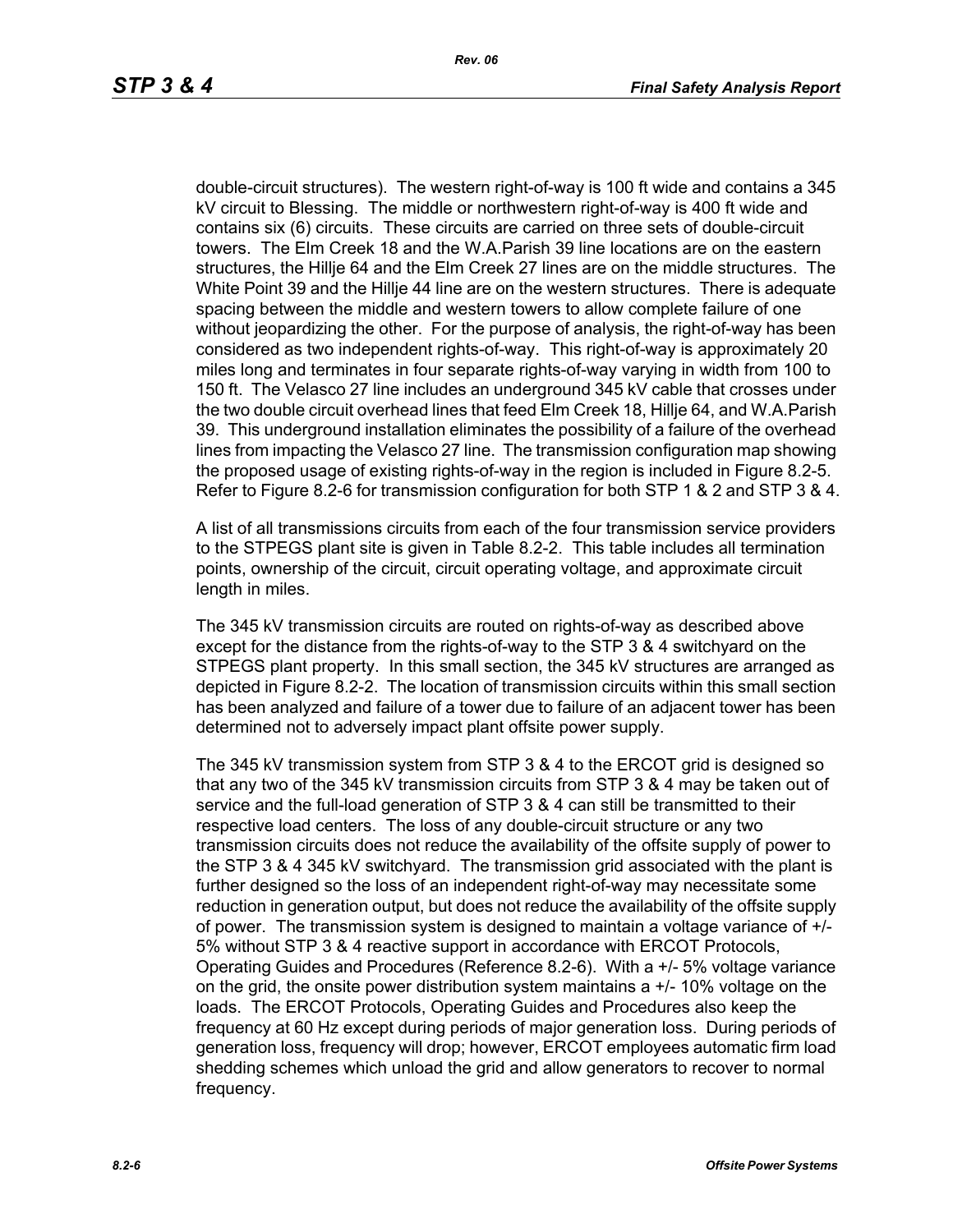All the transmission lines to the STPEGS plant are designed for reliability and performance. The structures for these circuits, as well as the 345 kV switchyard, are built to withstand hurricane force winds. In southeastern Texas, the ice-loading condition on transmission lines is not considered significant since it is less than the hurricane wind-loading on transmission or substation structures. The 345 kV structures have sufficient vertical spacing to minimize galloping conductor flashover. Galloping conductors have caused outages primarily of 138 kV and 69 kV vertically spaced circuits since the vertical spacing between conductors is much less than that for 345 kV circuits. Galloping conductors are considered a rare phenomenon in southeastern Texas. The Transmission Line Historical Data on Outages Due to Failures, Table 8.2-3, does not attribute any outages due to galloping conductors.

The isokeraunic level in thunderstorm days per year is moderate to moderately high for the Texas Gulf Coast area. Long-term historical data show this area to have approximately 65 thunderstorm days per year (Reference 8.2-4). The transmission line design has sufficient basic insulation level (BIL) to minimize lightning flashover from the expected number of lightning strokes (the number of lightning strokes is assumed proportional to the number of thunderstorm days per year).

The ERCOT grid and transmission system (as described in Section 8.1.1) ensures that AC offsite power is available for shutdown of STP 3 & 4 and for mitigating the consequences of postulated accidents at either unit.

### **8.2.1.2.2 Switchyard Description**

The STP 3 & 4 345 kV switchyard is sized and configured to accommodate the output of both units. The location of this switchyard is on the STP site approximately 650 feet north of STP 3 & 4. The switchyard layout and location are shown on Figures 8.2-2, 8.2-4 and 8.2-6.

As indicated on Figure 8.2-3, a breaker and-a-half scheme is incorporated in the design of the 345 kV switchyard. The switchyard bus is a 63 kA fault duty design. Circuit breakers and disconnect switches are sized and designed in accordance with ANSI Standard C37.06 (Reference 8.2-1). All circuit breakers are equipped with dual trip coils. The 345 kV circuit breakers in the switchyard are rated according to the following criteria:

- Circuit breaker continuous current ratings are chosen such that no single contingency in the switchyard (e.g., a breaker being out for maintenance) will result in a load exceeding 100 percent of the nameplate continuous current rating of the breaker.
- Interrupting duties are specified such that no fault occurring on the system, operating in steady-state conditions, will exceed the breaker's nameplate interrupting capability.
- **Momentary ratings are specified such that no fault occurring on the system,** operating in steady-state conditions, will exceed the breaker's nameplate momentary rating.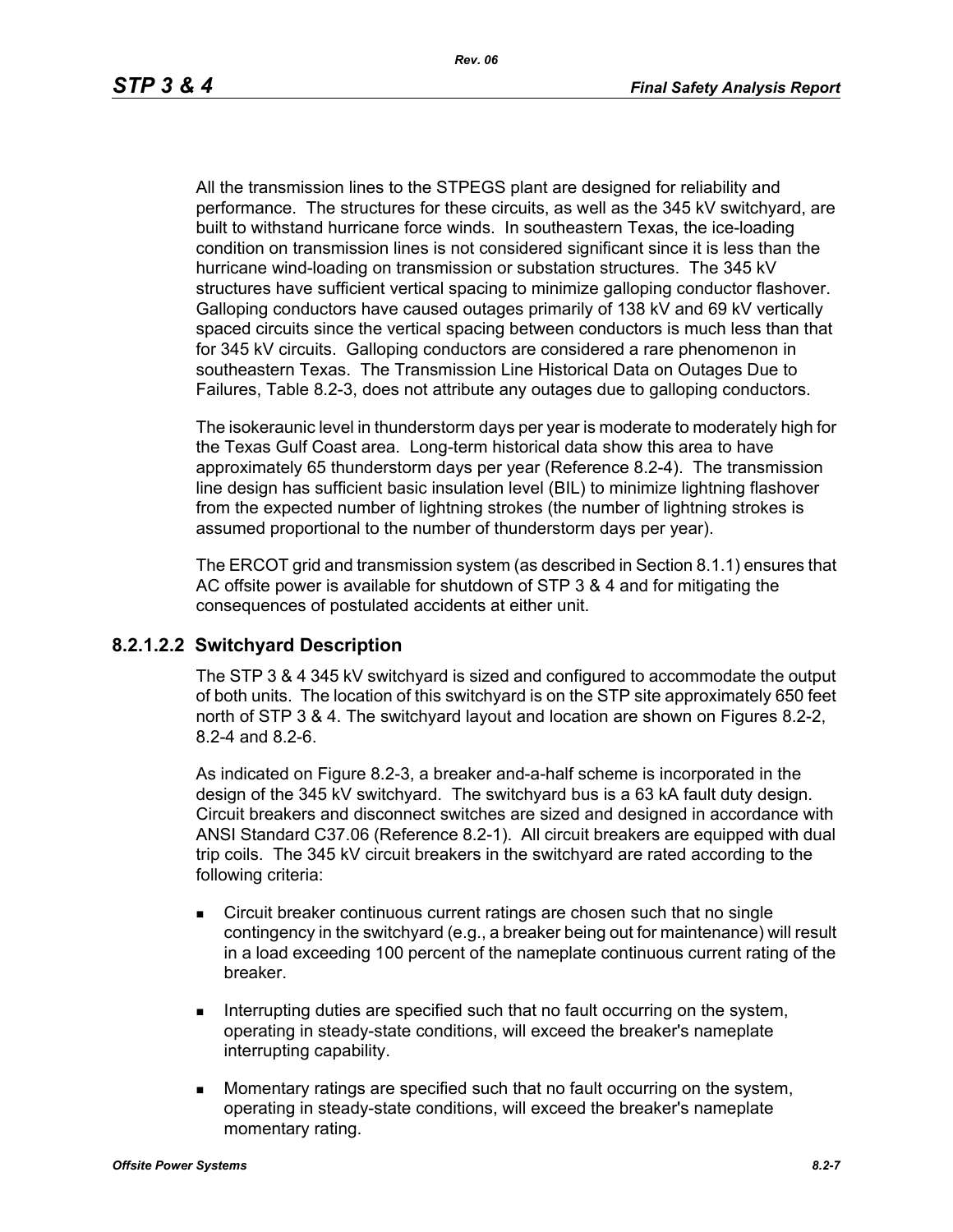**DED** Voltage ratings are specified to be greater than the maximum expected operating voltage.

All 345 kV breakers have a minimum symmetrical interrupting capability of 63,000 amperes. The Onsite Electrical System is designed for a future maximum switchyard short circuit contribution of 37 Gva.

The design of the switchyard is consistent with a standard breaker-and-a-half scheme, and includes seven bays in the configuration. The breaker-and-a-half switchyard arrangement offers the operating flexibility to maintain the anticipated operational containment integrity and other vital functions in the event of a postulated accident(s) as described in the Failure Modes and Effects Analysis (FMEA) Subsection 8.2.2.2. Some of the specific advantages of the breaker-and-a-half switchyard arrangement are:

- Any transmission line into the switchyard can be cleared either under normal or fault conditions without affecting any other transmission line or bus.
- Either bus can be cleared under normal or fault conditions without interruption of any transmission line or the other bus.
- **Any circuit breaker can be isolated for maintenance or inspection without** interruption of any transmission line or bus.
- A fault in a tie breaker or failure of the breaker to trip for a line or generator fault results only in the loss of its two adjacent circuits until it can be isolated by disconnect switches.
- A fault in a bus side breaker or failure of the breaker to trip for a line or generator fault results only in the loss of the adjacent circuits and the adjacent bus until it can be isolated by disconnect switches.

Electrical protection of circuits from the STP 3 & 4 switchyard use a primary and secondary relaying scheme. The current input for the protective relaying schemes come from separate sets of circuit breaker bushing current transformers. Also, the control power for all primary and secondary relaying schemes is supplied from separate 345 kV switchyard 125 VDC systems. These schemes are used for the following:

- The scheme is used on each of the six 345 kV transmission circuits from the STPEGS 345 kV switchyard to the ERCOT grid. The potential input for the primary and secondary transmission circuit relaying systems is supplied from fused branch circuits originating from a set of coupling capacitor potential devices connected to the associated transmission circuit.
- **The switchyard buses use a primary and backup scheme. The zone of protection** of each 345 kV bus includes all the 345 kV circuit breakers adjacent to the protected bus.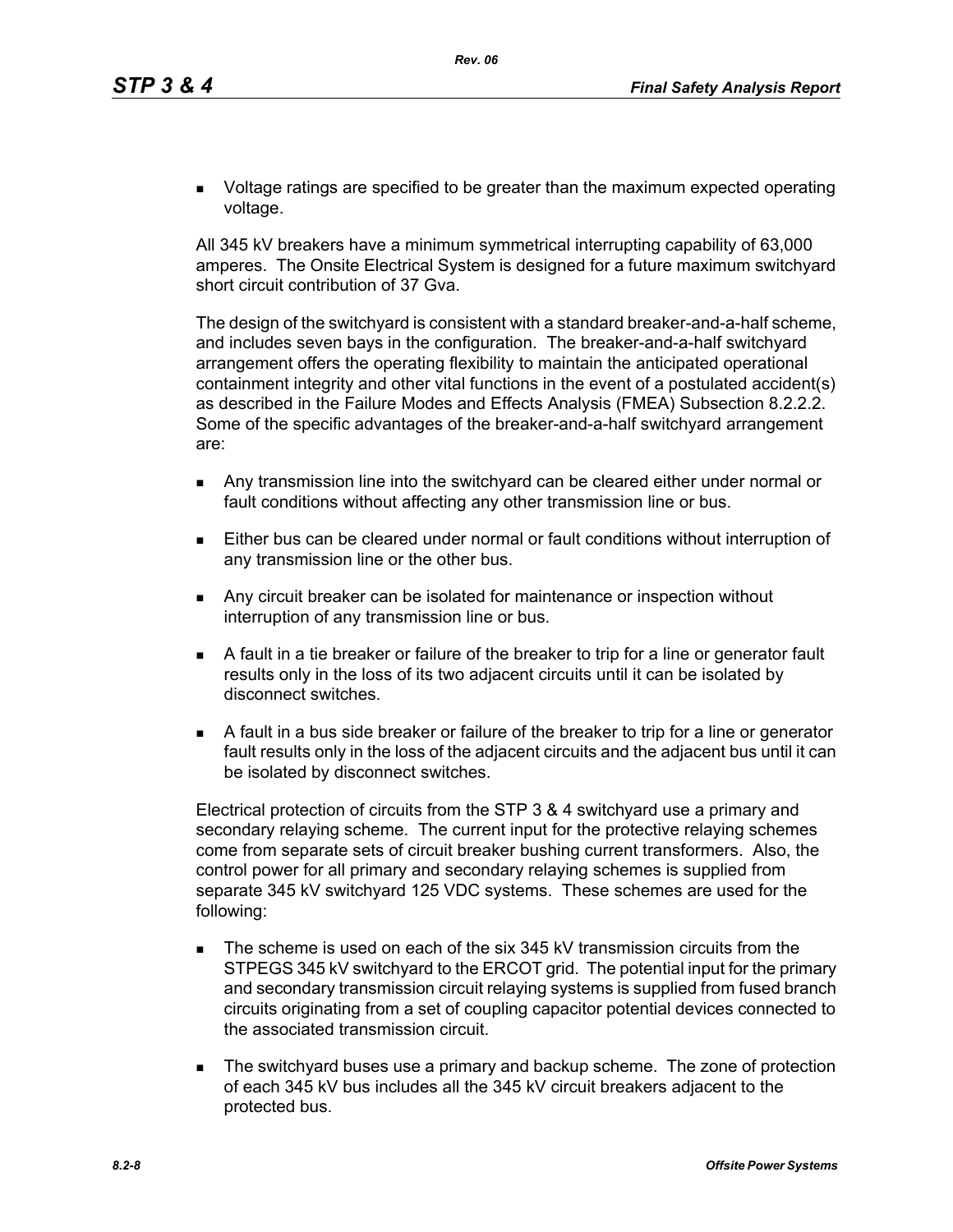**EXECT** Line protection for the main power transformers and reserve auxiliary transformers use primary and backup schemes.

In addition to the above described STP 3 & 4 345 kV switchyard relaying systems, each of the 345 kV circuit breakers has an associated circuit breaker failure relaying system. The primary and secondary relaying systems of the STP 3 & 4 345 kV switchyard are connected to separate trip circuits in each 345 kV circuit breaker.

For the two 125 VDC batteries located in the STPEGS 345 kV switchyard control house, each battery has its own battery charger. Each battery charger is connected to separate 480 VAC distribution panel boards also located in the control house. The 345 kV switchyard 125 VDC systems are entirely independent of the unit non-Class 1E and unit Class 1E battery systems.

The STP 3 & 4 345 kV switchyard 480 VAC and 120/240 VAC station service system consists of two 4.16 kV/480 VAC load center transformers, a 480 VAC double-ended load center, two 480 VAC distribution panel boards, a 480/120-240 VAC transformer bank and two 120/240 VAC distribution panel boards. The 4.16 kV/480 VAC load center transformers are supplied by two 4.16 kV non-Class 1E feeders, one from each unit, and each are provided with a backup power feed from the CTG.

The control cables for the switchyard breakers are routed through three parallel, independent cable trenches. The two outer trenches carry the primary relaying and control for all breakers. The center trench carries the secondary (or backup) relaying and control for all breakers. Cables are routed from each breaker to the respective trenches in such a fashion as to maintain separation between primary and secondary circuits.

## **8.2.1.2.3 Main Power and Reserve Auxiliary Transformers**

The main power transformer (MPT) and the reserve auxiliary transformers (RATs) tielines run south from the new 345 kV switchyard toward STP 3 & 4.

The MPT consists of three normally energized single phase transformers with an additional installed spare. Provisions are made to permit connecting and energizing the spare transformer following a failure of one of the normally energized transformers.

The calculated rated conditions for the MPT(s) are approximately 1612 MVA with a nominal voltage of approximately 26 kV and with taps at 105%, 102.5%, 100%, 97.5%, and 95% of 362.25 kV. The MPTs are each individually rated at approximately 537.5 MVA. MPT and high voltage circuits have sufficient impedance to limit the primary side maximum available fault current contribution from the system to that required by the main generator output circuit breaker.

The offsite transmission circuits from the transmission network through and including the main step-up power and reserve auxiliary transformers are designed and constructed to withstand the mechanical and thermal stresses from the worst case faults.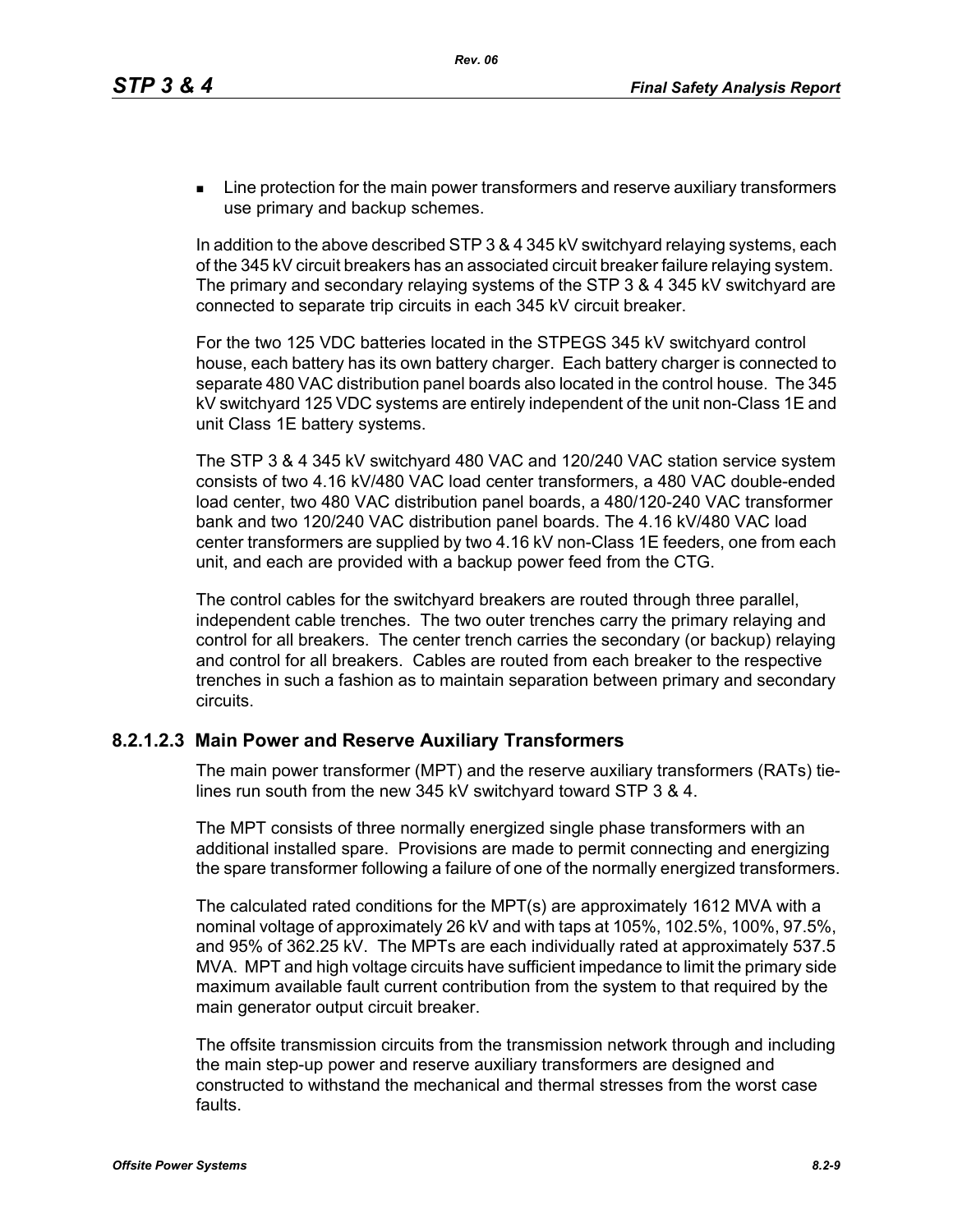The offsite transmission circuits from the transmission network through and including the main step-up power and reserve auxiliary transformers are sized to supply their load requirements during all design operating modes of their respective Class 1E divisions and non-Class 1E load groups.

The impedances of the unit auxiliary and reserve auxiliary transformers are compatible with the interrupting capability of the plant's circuit interrupting devices.

The main step-up power and reserve auxiliary transformers are provided with separate oil collection pits and drains to safe disposal area, and are provided with fire protection deluge systems as specified in Section 9A.4.6.

Each transformer has primary and backup protective devices. DC power to the primary and backup devices is supplied from separate non-Class 1E DC sources.

### **8.2.1.3 Separation**

STD DEP 8.3-1

#### STD DEP Admin

*The location of the main power transformer, unit auxiliary transformers, and reserve auxiliary transformer*s *are shown on Figure 8.2-1. The reserve auxiliary transformer*s *is*are *separated from the main power and unit auxiliary transformers by minimum distance of 15.24m. It is a requirement that the 15.24m minimum separation be maintained between the switching station and the incoming tie lines (see Section 8.2.3). The transformers are provided with oil collection pits and drains to a safe disposal area.*

*Reference is made to Figures 8.3-1 for the single line diagrams showing the method of feeding the loads. The circuits associated with the alternate offsite circuit from the reserve auxiliary transformer*s *to the Class 1E buses are separated by walls or floors, or by at least 15.24m, from the main and unit auxiliary transformers. The circuits associated with the normal preferred offsite circuit from the unit auxiliary transformers to the Class 1E buses are separated by walls or floors, or by at least 15.24m, from the reserve auxiliary transformer*s*. Separation of the normal preferred and alternate preferred circuits is accomplished by floors and walls over their routes through the Turbine, Control and Reactor Buildings except within the switchgear rooms where they are routed to opposite ends of the same switchgear lineups.* Either reserve auxiliary transformer may be used to satisfy requirements as the alternate preferred power supply. Separation between the two reserve auxiliary transformers is not sufficient to allow each to be considered an independent offsite power supply.

#### STP DFP 8 2-1

*The alternate preferred feeds from the reserve auxiliary transformers are routed inside the Turbine Building. The Turbine Building switchgear feed from the reserve auxiliary transformer is routed directly to the Turbine Building switchgear rooms. The feed to the Control Building is routed in corridors outside of the Turbine Building switchgear*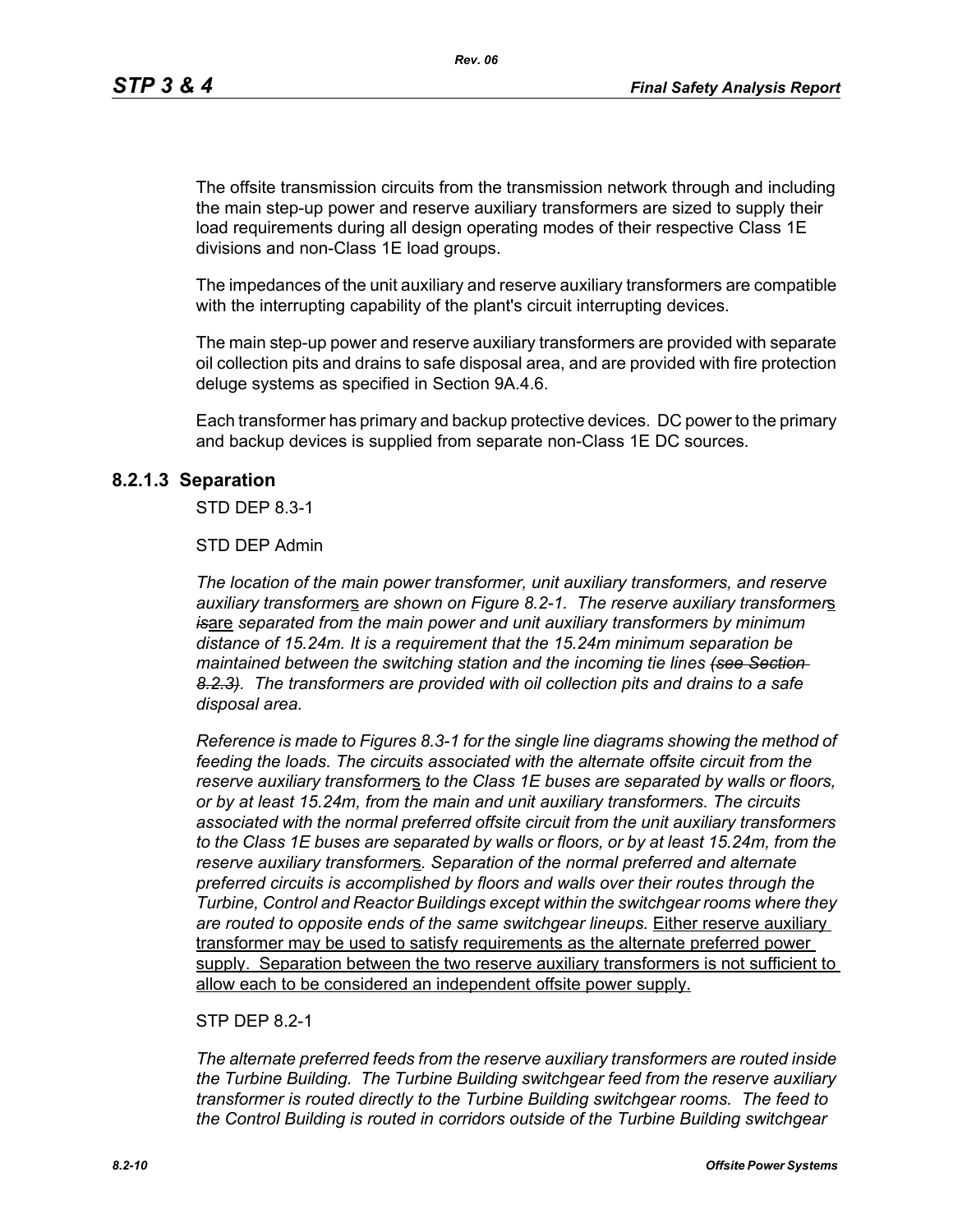*rooms. It exits the Turbine Building and crosses the Control Building roof on the opposite side of the Control Building from the route for the normal preferred power feeds. The steam tunnel is located between the normal preferred feeds and the alternate preferred feeds across the stepped roof of the Control Building. The alternate preferred power feed turns down between the Control and Reactor Building and enters the Reactor Building on the Division II* Division I *side of the Reactor Building. From there it continues on to the respective switchgear rooms in the Reactor Building.*

STD DEP 8.3-1

*Feeder circuit breakers from the unit auxiliary and reserve auxiliary transformers to the medium voltage (6.9 kV) switchgear are interlocked to prevent paralleling the normal and alternate power sources.*

#### STD DEP Admin

*Instrument and control cables associated with the normal preferred power circuits are separated [i.e., by 15.24m, or by walls or floors] from the instrument and control cables associated with the alternate preferred power circuits; with exception of the circuits in the control room, the circuits at the control and instrument DC power sources, and the interlock circuitry required to prevent paralleling of the two offsite sources. However, these circuits are electrically isolated and separated to the extent practical, and are not routed together in the same raceway. The reserve auxiliary transformer*s' *power, instrument and control cables do not share raceways with any other cables. The*  instrumentation and control circuits for the normal and alternate preferred power shall *not rely on a single common DC power source. [See Subsection 8.2.3 items (13) and (15)]*

STD DEP 8.3-1

*A combustion turbine generator (CTG) supplies standby power to the non-Class 1E buses which supply the non-Class 1E plant investment protection (PIP) loads. It is a 9 MW* 20 MW (minimum) *rated self-contained unit which is capable of operation without external auxiliary systems. Although it is located on site, it is treated as an additional offsite source in that it supplies power to multiple load groups. In addition, manually controlled breakers provide the capability of connecting the combustion turbine generator to any of the Class 1E buses if all other AC power sources are lost.*

*In this way, the CTG provides a second "offsite" power source to any Class 1E bus being fed from the reserve auxiliary transformer*s *while the associated unit auxiliary transformer is out of service.*

### **8.2.2.1 General Design Criteria**

STP DEP 1.1-2

*(1) GDC 5 and RG 1.81 - Sharing of Structures, Systems and Components*

*The ABWR is a single-unit plant design. Therefore this GDC is not applicable.* STP 3 & 4 is a dual-unit station. STP 3 & 4 receive offsite power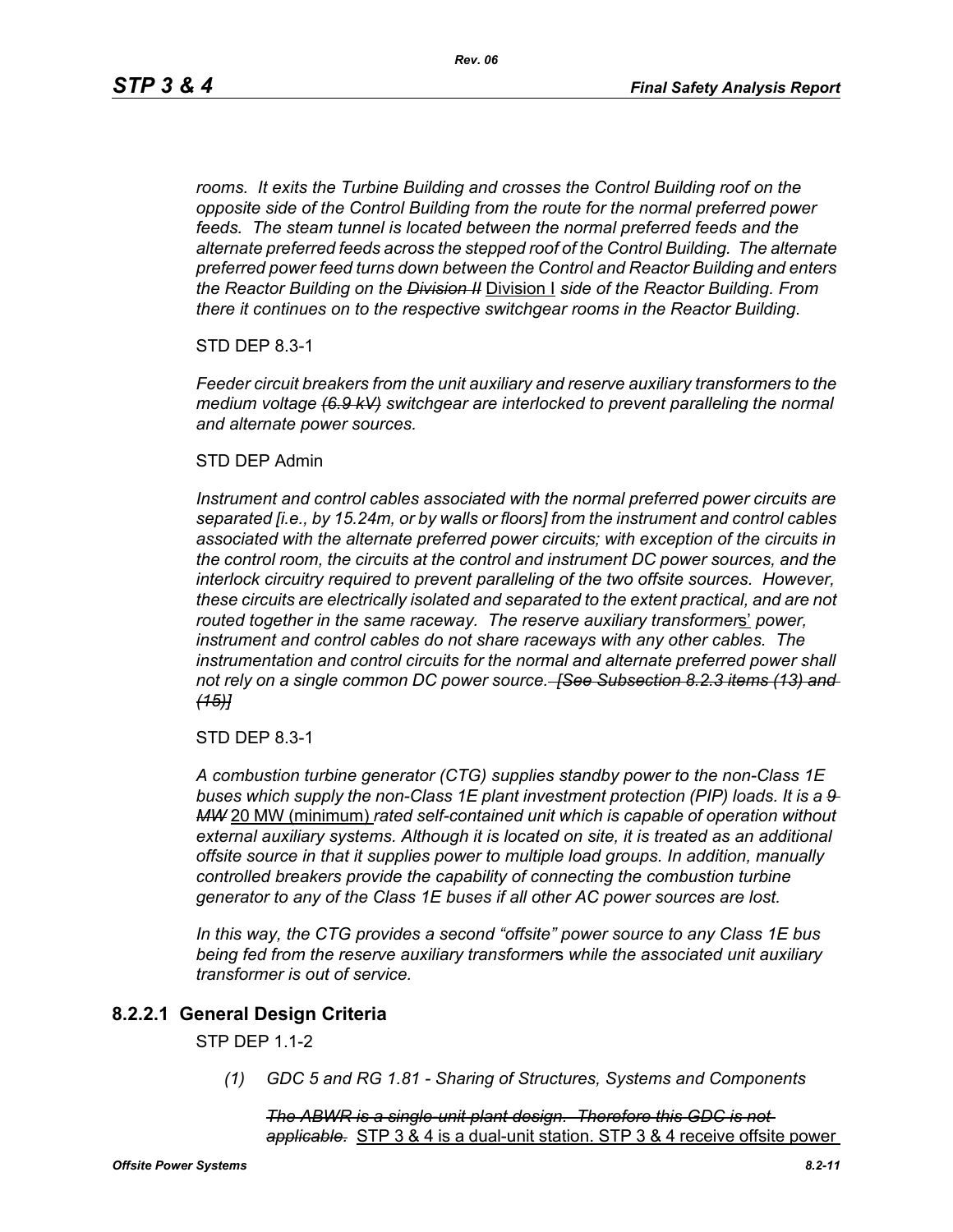from a common 345 kV switchyard through normal and alternate preferred power transmission lines and circuits in accordance with GDC 17. The Failure Modes and Effects Analysis (FMEA) discussed in Section 8.2.2.2 concludes that there are no single failures which can prevent the offsite power system from performing its function to maintain the anticipated operational containment integrity and other vital functions in the event of a postulated accident. The ability to perform an orderly shutdown and cooldown of the other unit in the event of an accident is not significantly impaired and it is concluded that GDC 5 and RG 1.81 are met.

#### STD DEP 8.3-1

*(2) GDC 17—Electric Power Systems*

*As shown in Figure 8.3-1, each of the Class 1E divisional 6.9* 4.16 *kV M/C buses can receive power from multiple sources. There are separate utility feeds from the offsite transmission network (via the main power transformer*, the unit auxiliary transformers, *and the reserve auxiliary transformer*s*).*

### **8.2.2.2 Failure Modes and Effects Analysis (FMEA)**

#### **8.2.2.2.1 Introduction**

This subsection provides a description of the failure modes and effects analysis (FMEA) for the "Offsite Power System" for the STP 3 & 4 units. This specific FMEA is a supplement and is provided for each of the following in accordance with RG 1.206:

- **Transmission Line Towers**
- Transmission Line Conductors
- 345 kV Switchyard
- **Exercuit Breakers**
- **Disconnect Switches**
- **Main Power Transformers (MPTs)**
- **Reserve Auxiliary Transformers (RATs)**

Regulatory Guide 1.206 requires that an FMEA be performed on Switchyard components to assess the possibility of simultanious failure of both prefered circuits as a result of single event.

### **8.2.2.2.2 Analysis**

Outage data on the 345 kV transmission lines of current experience is given in Table 8.2-3.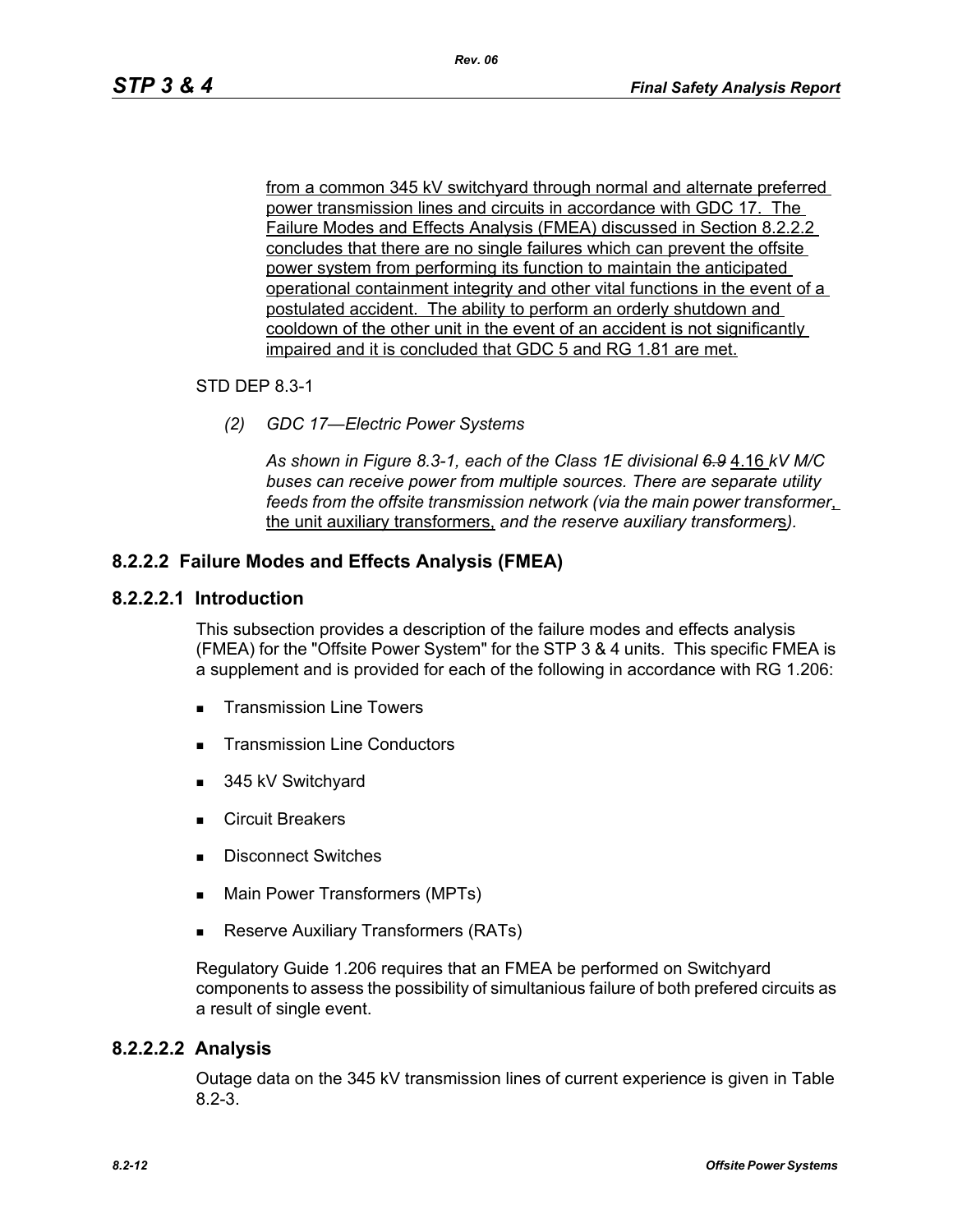## **8.2.2.2.2.1 Transmission Line Tower(s) Failure Mode Evaluation**

The 345 kV towers that will be constructed for STP 3 & 4 and the STP 1 & 2 transmission line towers that will be reworked for STP 3 & 4 are designed and constructed using the same type of design as the existing towers for STP 1 & 2. All towers for STP 1 & 2 are grounded with either ground rods or a counterpoise ground system. All transmission line towers are constructed and grounded using the same methods.

Failure of any one tower due to structural failure can at most disrupt and cause a loss of power distribution to only those circuits on the tower. The spacing of the towers between adjacent power circuits is designed to account for the collapse of any one tower.

Therefore, one of the preferred sources of power remains available for this failure mode in order to maintain the containment integrity and other vital functions in the event of a postulated accident(s).

### **8.2.2.2.2.2 Transmission Line Conductor(s) Failure Mode Evaluation**

The transmission lines have conductors installed or resized with replacement conductors to the proper load carrying conductor size in order to accommodate the additional capacity as a result of STP 3 & 4.

Failure of a line conductor would cause the loss of one preferred source of power but not more than one.

Therefore, a minimum of one preferred sources of power remains available for this failure mode in order to maintain the containment integrity and other vital functions in the event of a postulated accident(s).

### **8.2.2.2.2.3 345 kV Switchyard Failure Mode Evaluation**

As indicated in Figure 8.2-3 and 8.2-4, a breaker-and a-half scheme is incorporated in the design of the 345 kV switchyard for STP 3 & 4. The 345 kV equipment in the switchyard are all rated and positioned within the bus configuration according to the following criteria in order to maintain load flow incoming and outgoing from the units.

- Equipment continuous current ratings are chosen such that no single contingency in the switchyard (e.g., a breaker being out of for maintenance) can result in current exceeding 100 percent of the continuous current rating of the equipment.
- **Interrupting duties are specified such that no faults occurring on the system exceed** the equipment rating.
- **Momentary ratings are specified such that no fault occurring on the system** exceeds the equipment momentary rating.
- **DED** Voltage ratings are specified to be greater than the maximum expected operating voltage.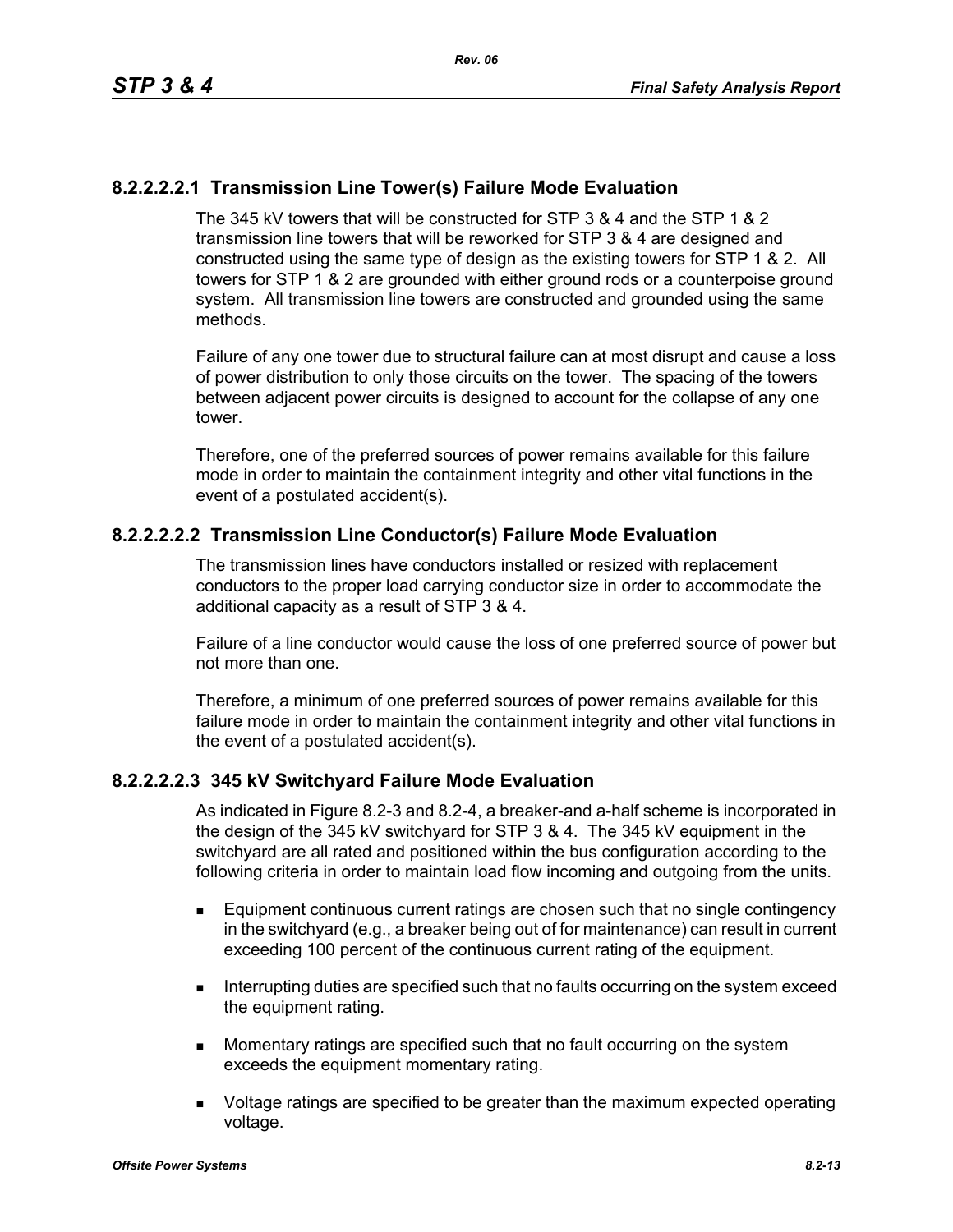The breaker-and-a-half switchyard arrangement offers the following flexibility to control a failed condition within the switchyard:

- Any faulted transmission line into the switchyard can be isolated without affecting any other transmission line.
- Either bus can be isolated without interruption of any transmission line or other bus.
- Each battery charger is connected to a 480 VAC distribution panel board located in the STP 3 & 4 345 kV switchyard control house. The 345 kV switchyard 125 VDC systems are independent of the unit non-Class 1E and unit Class 1E battery systems.
- A primary and secondary relaying system is included on each of the six 345 kV transmission circuits from the STP 3 & 4 345 kV switchyard to the ERCOT grid. All relay schemes used for protection of the offsite power circuits and the switching station equipment include primary and backup protection features. All breakers are equipped with dual trip coils. Each protection circuit which supplies a trip signal is connected to a separate trip coil.
- **Instrumentation and control circuits of the main power offsite circuit (i.e., normal** preferred power circuit) are separated from the instrumentation and control circuits for the reserve power circuit (i.e., alternate preferred power circuit)
- **The current input for the primary and secondary transmission circuit relaying** systems is supplied from separate sets of circuit breaker bushing current transformers. The potential input for the primary and secondary transmission circuit relaying systems is supplied from fused branch circuits originating from a set of coupling capacitor potential devices connected to the associated transmission circuit. The control power for the primary and secondary transmission circuit relaying systems is supplied from separate 345 kV switchyard 125 VDC systems.
- A primary and secondary relay system is included for protection of each of the STP 3 & 4 345 kV switchyard buses. The zone of protection of each 345 kV bus protection system includes all the 345 kV circuit breakers adjacent to the protected bus. The primary relay is the instantaneous high impedance type used for bus protection to detect both phase and ground faults. This relay is connected in conjunction with auxiliary relays and pilot wire relaying to form a differential protection, instantaneous auxiliary tripping, and transferred tripping relay system. The secondary relay system and pilot wire relaying is a duplicate of the primary relay system.
- The current input for the primary and secondary 345 kV bus relaying systems is supplied from separate sets of 345 kV circuit breaker bushing current transformers. The control power for the relay terminals of the primary and secondary 345 kV bus relaying systems located in the STP 3 & 4 345 kV switchyard control house is supplied from separate 345 kV switchyard 125 VDC systems.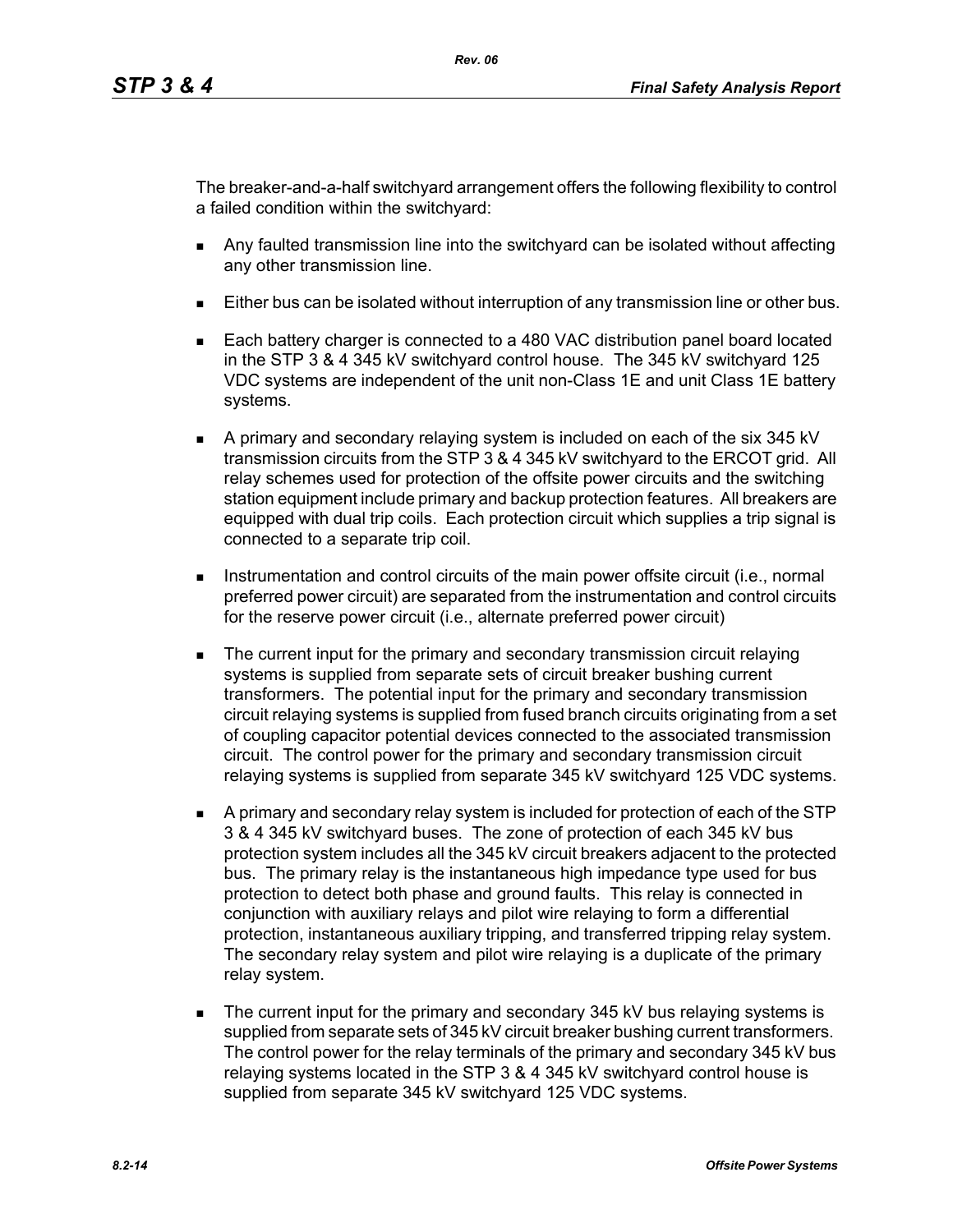*Rev. 06*

- A primary and secondary relay system is included on each of the circuits connecting the MPT(s) and the RAT(s) to their respective STP 3 & 4 345 kV switchyard position. The zone of protection of each of the MPT(s) circuit connection protection system includes two associated circuit breakers at the STP 3 & 4 345 kV switchyard and the high side bushings of the MPT(s). The secondary relay system is a duplicate of the primary relay system.
- The current input for the primary and secondary MPT and the RAT circuit connection relaying systems are supplied from separate sets of 345 kV circuit breaker bushing current transformers, MPT and RAT transformer bushing current transformers. The control power for the relay terminals of the primary and secondary MPT circuit connection relaying systems located in the STP 3 & 4 345 kV switchyard control house are supplied from separate 345 kV switchyard 125 VDC systems. The control power for the relay terminals of the primary and secondary MPT and RAT circuit connection relaying systems located at the unit relay room are supplied from the respective unit non-Class 1E 125 VDC battery systems.
- Spurious relay operation within the switchyard that trips associated protection system will not impact any primary or backup system.

Therefore, a minimum of one preferred source of power remains available for this failure mode in order to maintain the containment integrity and other vital functions in the event of a postulated accident(s).

### **8.2.2.2.2.4 Circuit Breakers Failure Mode Evaluation**

As indicated in Figures 8.2-3 and 8.2-4, a breaker-and-a-half scheme is incorporated in the design of the 345 kV switchyard for STP 3 & 4. The 345 kV equipment in the switchyard are rated and positioned within the bus configuration according to the following criteria in order to maintain load flow incoming and outgoing from the units:

- **EXECT** Circuit breaker continuous current ratings are chosen such that no single contingency in the switchyard (e.g., a breaker being out for maintenance) will result in a load exceeding 100 percent of the nameplate continuous current rating of the breaker.
- Interrupting duties are specified such that no fault occurring on the system, operating in steady-state conditions will exceed the breaker's nameplate interrupting capability.
- **Any circuit breaker can be isolated for maintenance or inspection without** interruption of any transmission line or bus.
- A fault in a tie breaker or failure of the breaker to trip for a line or generator fault results only in the loss of its two adjacent circuits until it can be isolated by disconnect switches.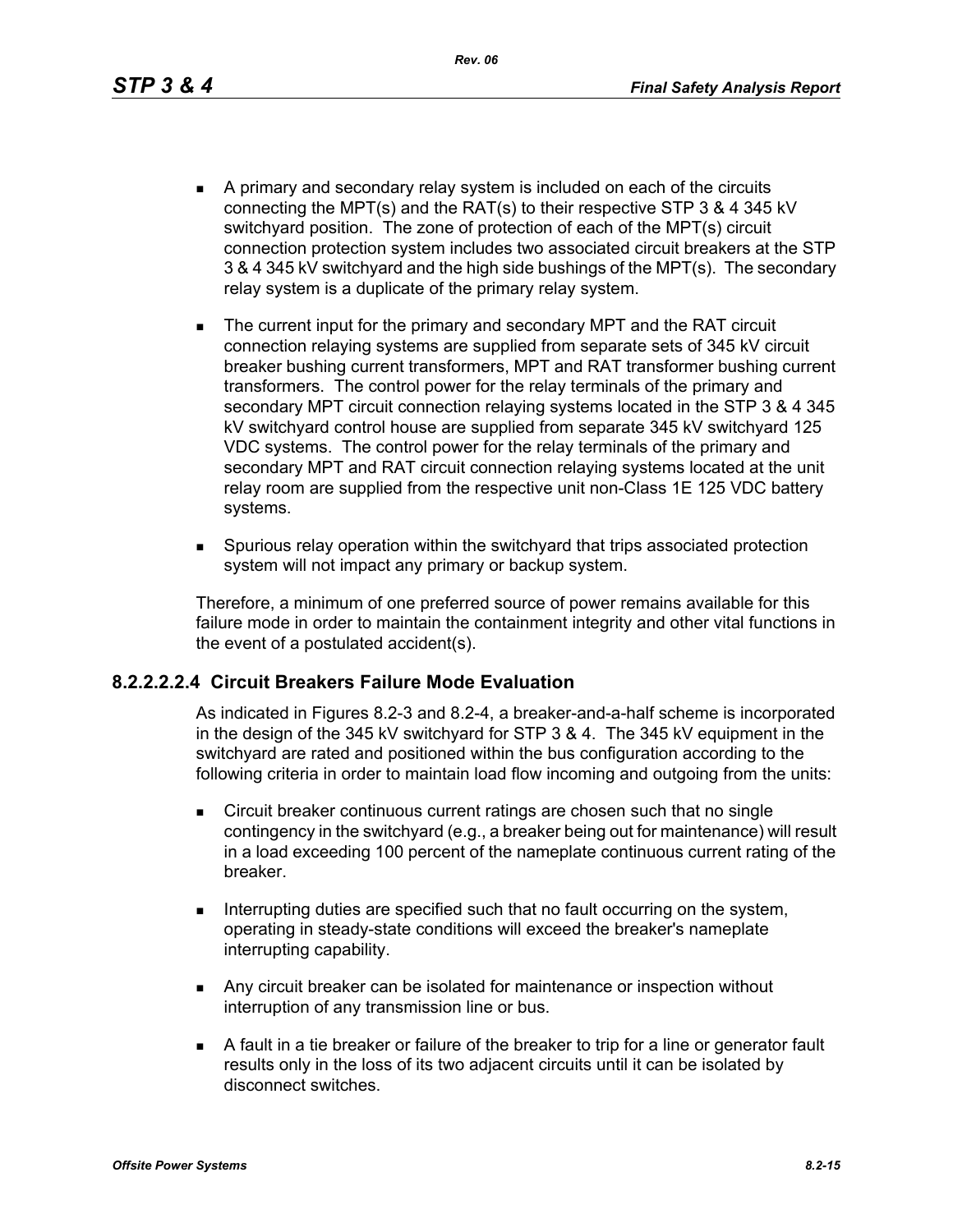A fault in a bus side breaker or failure of the breaker to trip for a line or generator fault results only in the loss of the adjacent circuits and the adjacent bus until it can be isolated by disconnect switches.

In addition to the above described STP 3 & 4 345 kV switchyard relaying systems, each of the 345 kV circuit breakers has a primary protection rely and a backup protection relay. The primary relay is a different type or manufacture from the backup relay. This will preclude common mode failure issues with the protection relays.

The primary and secondary relaying systems of the STP 3 & 4 345 kV switchyard are connected to separate trip circuits in each 345 kV circuit breaker. The control power provided for the 345 kV switchyard primary and secondary relaying protection and breaker control circuits consists of two independent 125 VDC systems.

### **8.2.2.2.2.5 Disconnect Switch(s) Failure Mode Evaluation**

All 345 kV disconnect switches have a momentary rating higher than the available short circuit level. The disconnect switches are implemented into the switchyard configuration to isolate main power circuits that have failed or are out for maintenance. A failure of the disconnect switch results only in the loss of its two adjacent circuits.

Therefore, a minimum of one preferred source of power remains available for this failure mode in order to maintain the containment integrity and other vital functions in the event of a postulated accident(s).

## **8.2.2.2.2.6 Main Power Transformers (MPTs) Failure Mode Evaluation**

A primary and secondary relay system precludes any failure interruption of power to the plant as a result of a lost or damaged MPT(s).

Failure of any MPT will require a transfer of power to the standby RATs. Each RAT has a rating equal or greater to that of a UAT and the capability to supply all Engineered Safety Feature buses in a unit.

## **8.2.2.2.2.7 Reserve Auxiliary Transformers (RATs) Failure Mode Evaluation**

The RAT(s) serve as a standby transformer to the UAT(s) associated with the respective unit and an alternate path to offsite power. Each RAT has the capacity to supply all Engineered Safety Feature (ESF) buses in a unit.

Failure of any transformer will result in a manual transfer of the sources of power for the 13.8kV plant generation buses, plant investment protection buses and ESF buses and will be initiated by the operator from the control room.

### **8.2.2.2.3 Conclusion**

The finding of the FMEA is that there are no single failures which can prevent the "Offsite Power System" from performing its function to maintain the anticipated operational containment integrity and other vital functions in the event of a postulated accident(s).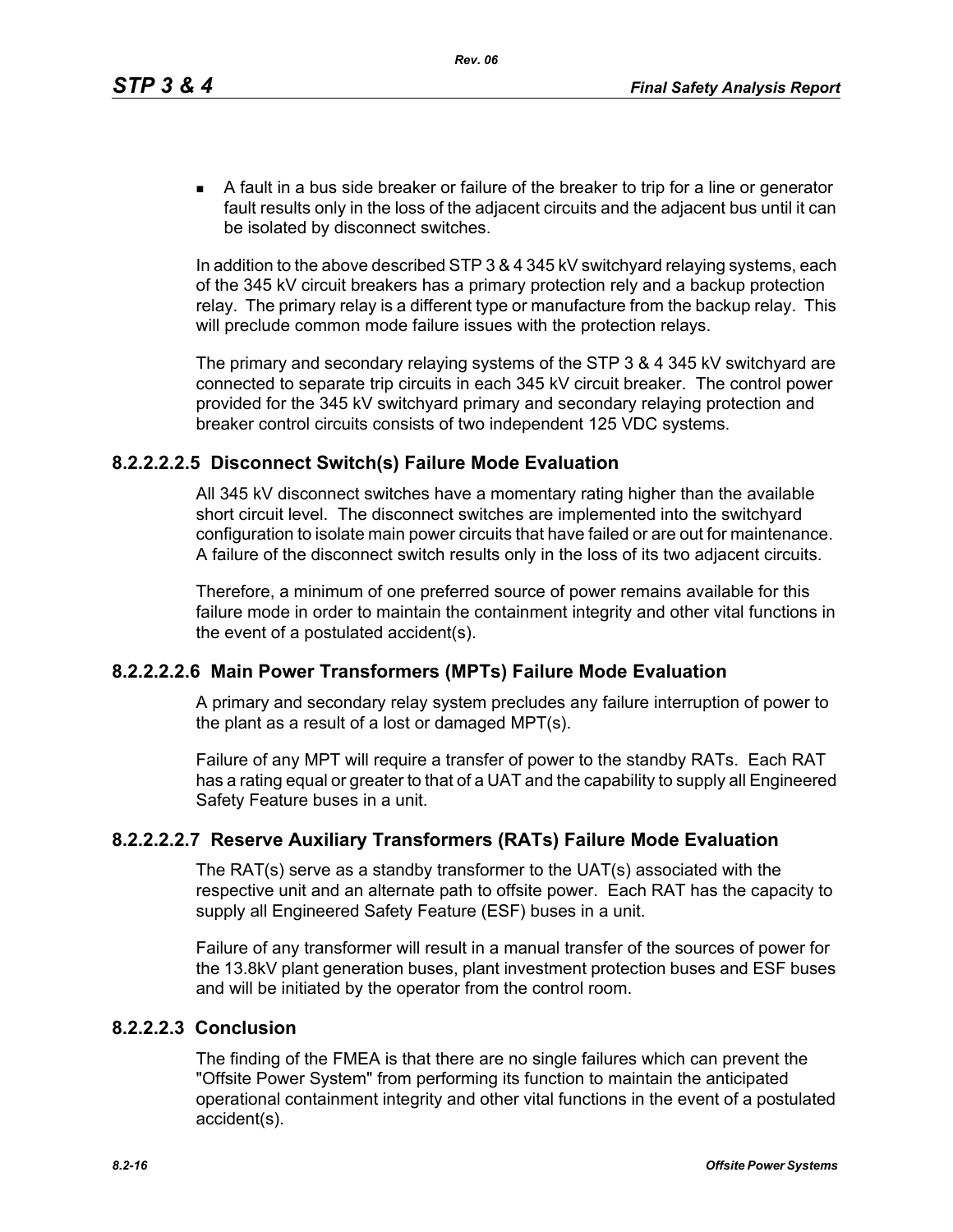## **8.2.2.3 Grid Analysis**

This subsection provides an analysis in accordance with RG 1.206.

An interconnection study (Reference 8.2-3) was performed by the transmission companies for steady state short circuit and stability analysis. These steady state analyses are performed for single and double circuit contingency on the 345 kV transmission system surrounding STP. The details as stated in Subsection 8.2.1.2.1 describing the offsite power system are met in accordance with North American Electric Reliability Corporation, ERCOT, TCC, and CenterPoint Energy planning criteria. These studies further demonstrate that the loss of any double-circuit 345 kV transmission line, the loss of any two 345 kV transmission circuits, or the loss of all circuits on any single independent right-of-way do not endanger the supply of offsite power required for starting, operation, and safe shutdown of STP 3 & 4.

A short circuit analysis has been performed as part of the interconnection study. The calculated maximum short circuit level at the STP 3 & 4 switchyard is less than the equipment short circuit criteria rating.

Stability studies were undertaken to evaluate the dynamic stability performance of both the proposed expansion and the existing STP power plants during transmission disturbances. Three phase fault initiated tripping events involving existing STP 1 & 2 switchyard, STP 3 & 4 switchyard and the Hillje 345 kV switchyard transmission outlets were simulated. These cases included all the possible double circuit tower outage combinations, as well as selected pairs of independent line outages. All 345 kV transmission lines cleared the faults within 4 cycle duration. The simulation results indicate stable operation of the existing STP 1 & 2 and STP 3 & 4 for all second level transmission line contingency conditions. The stability of the grid is fully maintained when considering the loss of the largest generation source, STP 3 & 4, based on the interconnection study (Reference 8.2-3).

Based on this interconnection study (Reference 8.2-3), the preferred sources of power are maintained across the associated power grid and will remain available to maintain the anticipated operational containment integrity and other vital functions in the event of a postulated accident(s).

ERCOT uses a real time contingency analysis to determine the condition of the grid for a multitude of single contingencies. For STP 3 & 4, ERCOT will run single contingencies for loss of largest generation and critical transmission lines like the analysis performed for STP 1 & 2 via the requirements of ERCOT's Protocols, Operating Guides and Procedures (Reference 8.2-6). During periods of instability or when analyzed switchyard voltages are lower than the allowed limit, the transmission operator will notify STP 3 & 4.

## **8.2.2.3.1 Grid Availability**

ERCOT is composed of bulk power systems. The organization of ERCOT includes an engineering subcommittee which conducts joint studies by testing the adequacy of the bulk power system. The studies performed jointly by the members of the ERCOT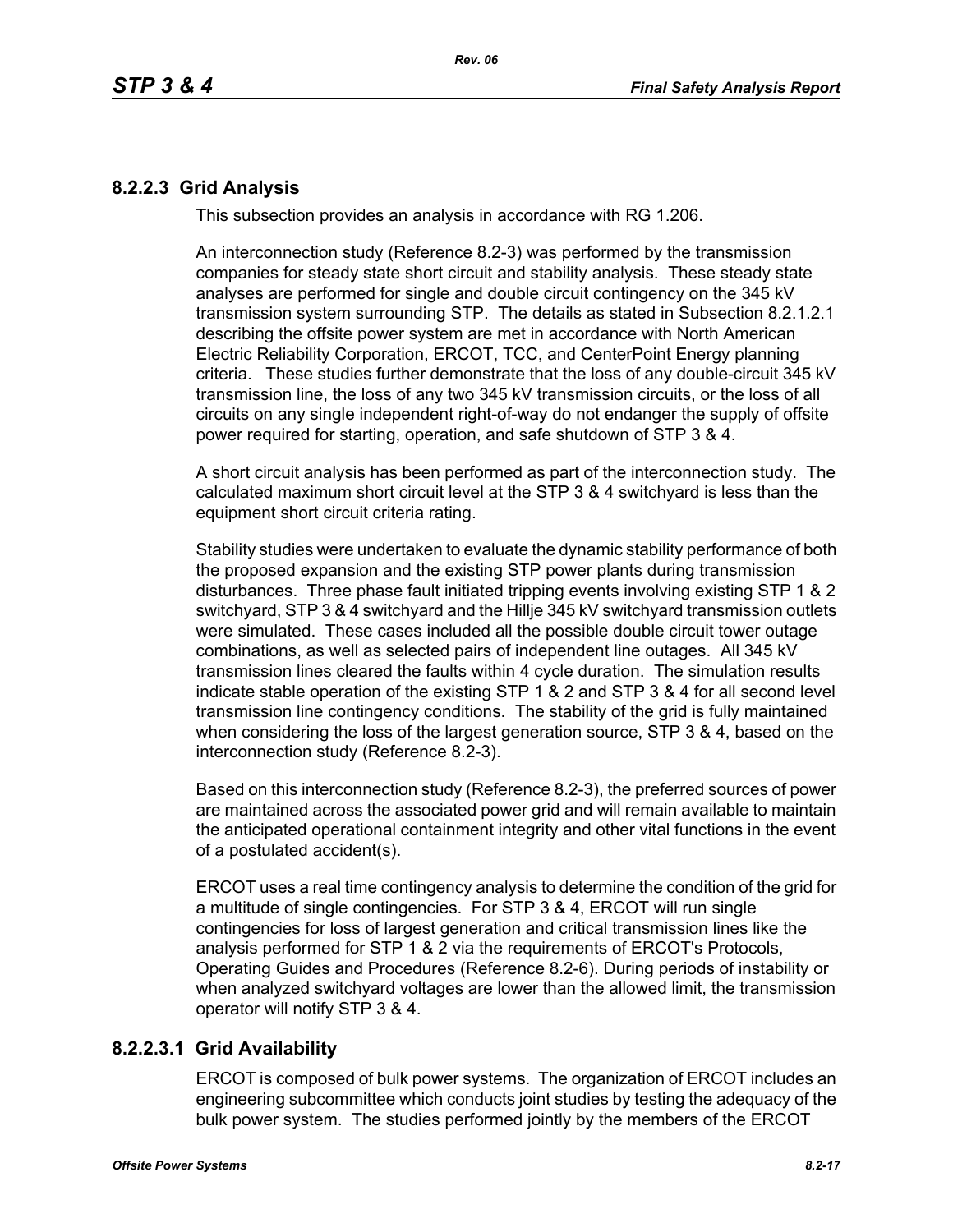Engineering Planning Subcommittee include steady-state load flow, transient stability, and loss-of-load probability (generation planning). The load flow and transient stability cases are designed to test the ERCOT bulk power planning criteria for reliability. Of primary importance in these ERCOT studies is the adequacy of the interconnection and bulk power system (primary 345 kV) to provide import capability to any system.

ERCOT relies on the TSPs to interconnect generation and loads to the ERCOT grid. For generators, an interconnection agreement is entered and provides rules and operating requirements. STP 3 & 4 interconnection agreement is expected to be similar to the STP 1 & 2 interconnection agreement. STP 1 & 2 agreement (Reference 8.2-5) requires the TSPs to support the needs of the nuclear plant for real time operation of the grid and for long term planning studies, including increased loading of the transmission system and new generation facilities.

The major load areas of the ERCOT system are interconnected by a 345 kV transmission network. The 345 kV voltage level is used for the bulk transmission system because it provides a high degree of reliability and has sufficient transport capability between the major load and generation areas.

The 345 kV transmission systems from STPEGS to the ERCOT grid are designed with sufficient BIL to endure expected lightning and switching surge voltage and expected insulator contamination. Design of transmission towers and circuit components conform to industry requirements. Studies and outage data in Table 8.2-3 demonstrate that offsite power for safe shutdown of the electrical system is highly reliable and no improvement in line outage rate is experienced.

#### **8.2.3 Interface Requirements**

The following site-specific supplements address the interface requirements for this subsection. STP 3 & 4 Offsite Power System meets the design bases assumptions, as referenced below:

- (1) Reference Subsection 8.2.1.2.
- (2) Reference Subsection 8.2.1.2.1.
- (3) Reference Subsection 8.2.1.2.1.
- (4) Reference Subsections 8.2.1.2, 8.2.1.2.1, 8.2.1.2.2 and 8.2.1.2.3.
- (5) Reference Subsections 8.2.1.2.3.
- (6) Reference Subsections 8.2.1.2, 8.2.1.2.1, 8.2.1.2.2 and 8.2.2.2.2.3 and Figure 8.2-1.
- (7) Reference Subsections 8.2.1.2, 8.2.1.2.2 and 8.3.2.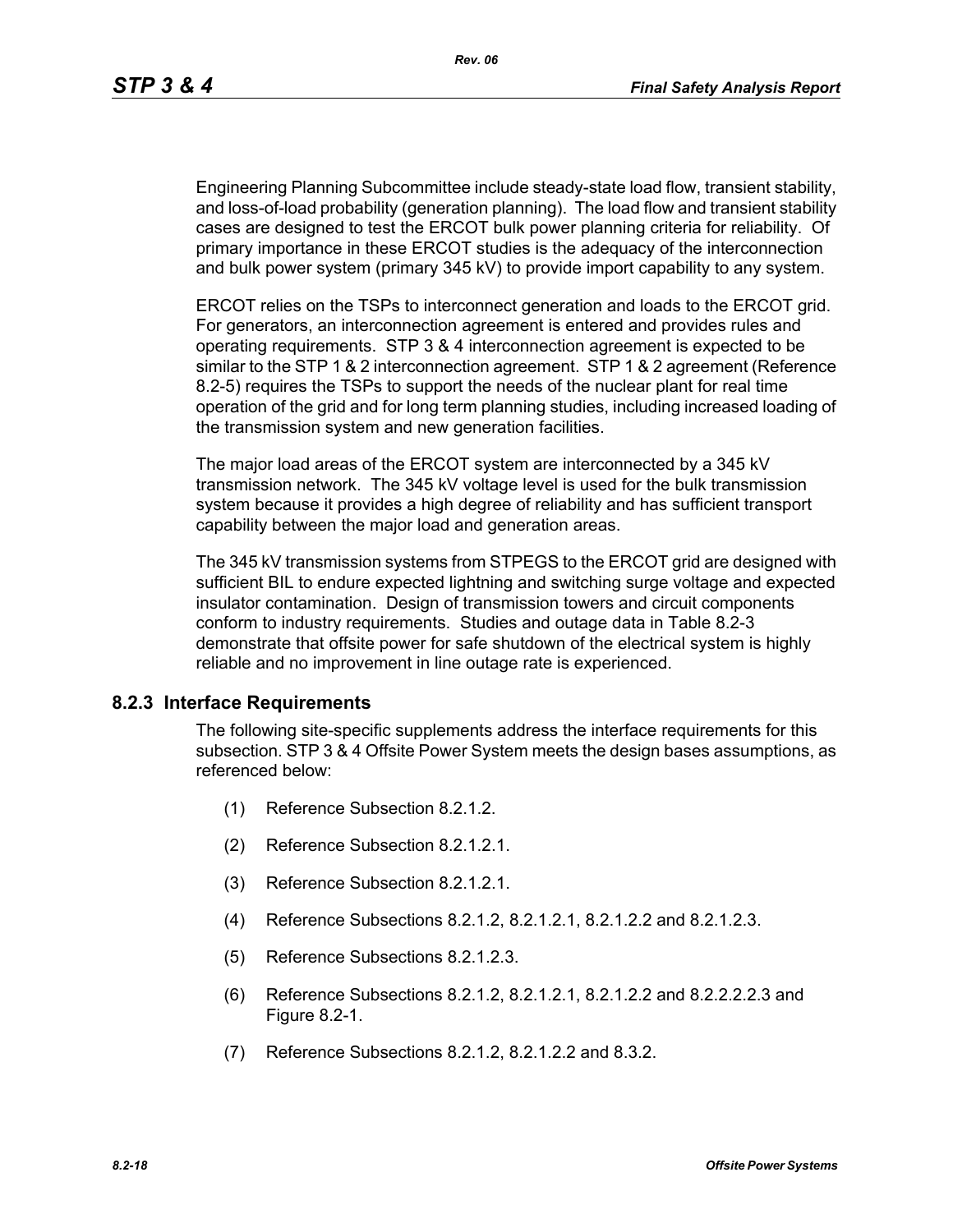# **8.2.4 COL License Information**

## **8.2.4.1 Periodic Testing of Offsite Equipment**

The following site-specific supplement addresses COL License Information Item 8.2.

Offsite power systems are designed to test periodically: (1) the operability and functional performance of the components of the offsite power systems, such as onsite power sources, relays, switches, circuit breakers, and buses, and (2) the operability of the systems as a whole and, under conditions as close to design as practical, the full operational sequence that brings the systems into operation, including operation of applicable portions of the protection system, and the transfer of power among the nuclear power unit, the offsite power system and the onsite power system. Procedures will be developed prior to fuel load to include periodic testing and/or verification of the following items 1-9. These will be established to be consistent with the requirements of GDC 18 and the plant operating procedure development plan in Section 13.5 (COM 8.2-1). The procedures will provide for the following:

- (1) Verify normal offsite power circuit to be energized and connected to the appropriate Class 1E distribution system division and alternate offsite power circuit to be energized at least once every 12 hours.
- (2) Maintenance, calibration and functional test for instrumentation, control, and protection systems, equipment, and components associated with the normal and alternate offsite preferred circuits. Calibration of instrumentation and functional tests include tolerances for relays and meters such that minimum operable voltages for offsite power will not be exceeded, based on the design of the system. Functional test will be performed on transformers with load tap equipment including the controller. The test procedures include expected effects on the distribution system and equipment during the test. Relay testing will be performed periodically in accordance with applicable industry standards or industry accepted practice.
- (3) The required Class 1E and non-Class 1E loads can be powered from their designated preferred power supply within the capacity and capability margins specified in Tier 2 for the offsite system circuits.
- (4) Functional testing of undervoltage schemes that detect the loss of the offsite preferred power supply.
- (5) Preferred power supplies switching
- (6) Surveillances for the batteries and chargers meet accepted industry standards for their design load profiles and recharge times. Battery discharge testing will be performed periodically in accordance with applicable industry standards or industry accepted practice.
- (7) Maintenance and functional test for the generator breaker.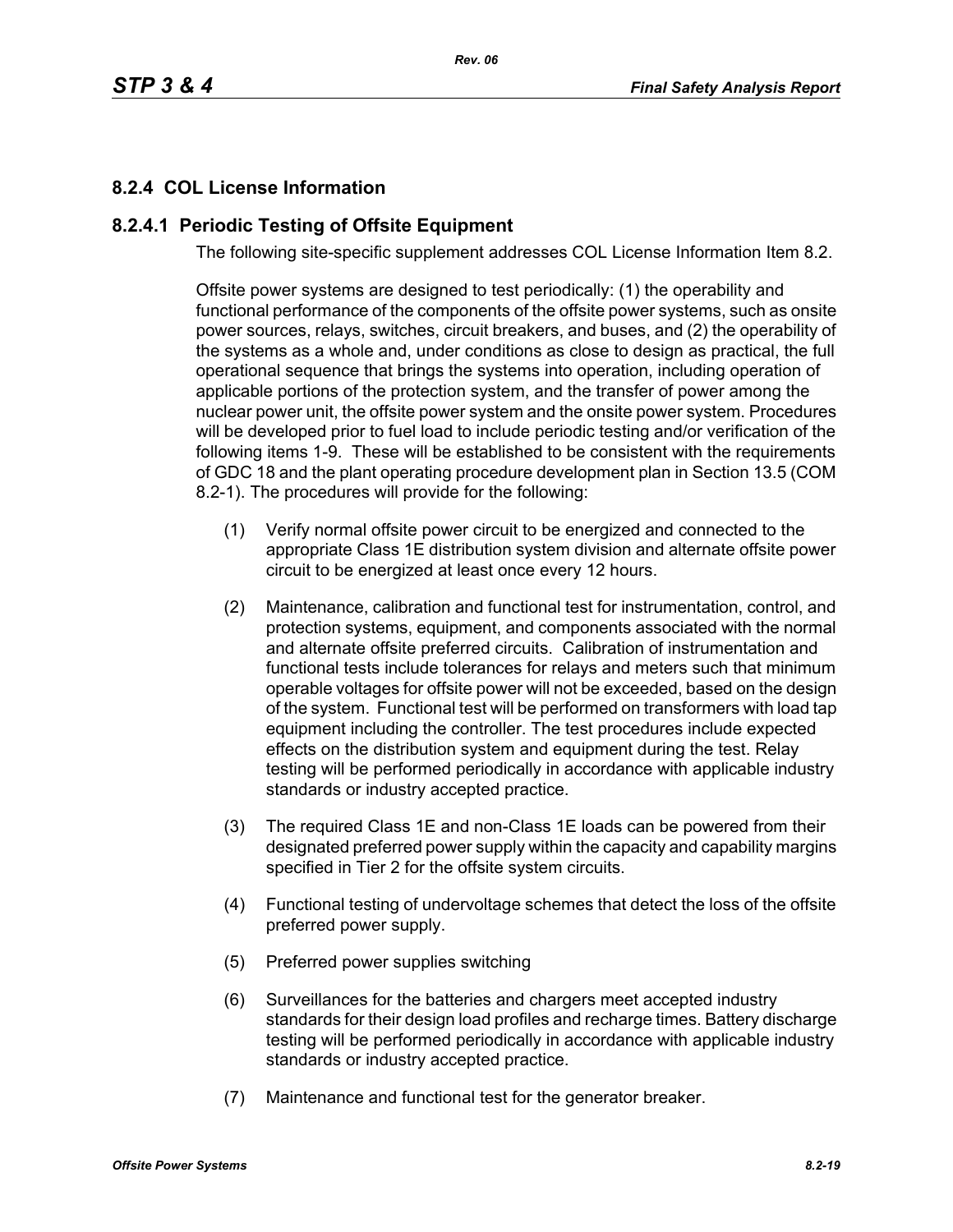- (8) Isolated and non-segregated phase bus ducts are inspected and maintained such that they are clear of debris, fluids, and other undesirable materials. Also, terminals and insulators are inspected, cleaned and tightened, as necessary.
- (9) Potential and power transformer testing, ground grid testing, arrester testing, and circuit breaker timing tests will be performed periodically in accordance with applicable industry standards or industry accepted practice.

The test and inspection intervals will be established and maintained according to the guidelines of IEEE-338, Section 6.5, as appropriate for non-Class 1E systems (i.e., Items (4) and (7) of Section 6.5.1 are not applicable), except as specifically noted above.

### **8.2.4.2 Procedures when a Reserve or Unit Auxiliary Transformer is Out of Service**

This subsection of the ABWR DCD is replaced in its entirety with the following sitespecific supplement which addresses COL License Information Item 8.3.

Technical Specifications limit plant operation whenever one of the unit auxiliary or both of the reserve auxiliary transformers is inoperable.

## **8.2.4.3 Offsite Power Systems Design Bases**

The following site-specific supplement addresses COL License Information Item 8.4.

The interface requirements in Subsection 8.2.3 pertaining to offsite power systems have been adopted as design bases for STP 3 & 4.

## **8.2.4.4 Offsite Power Systems Scope Split**

The following site-specific supplement addresses COL License Information Item 8.5.

The interface requirements in Subsection 8.2.3 pertaining to offsite power systems scope split have been adopted as design bases for STP 3 & 4.

## **8.2.4.5 Capacity of Auxiliary Transformers**

This subsection of the ABWR DCD is replaced in its entirety with the following sitespecific supplement which addresses COL License Information Item 8.6.

Procedure(s) that provide limits to assure that the **ONAF** ratings of the unit auxiliary or reserve auxiliary transformers are not exceeded under any operating mode will be developed before fuel load consistent with the plant operating procedure development plan in Section 13.5. (COM 8.2-2)

## **8.2.5 Conceptual Design**

The conceptual design information in this section is replaced with the following sitespecific supplement.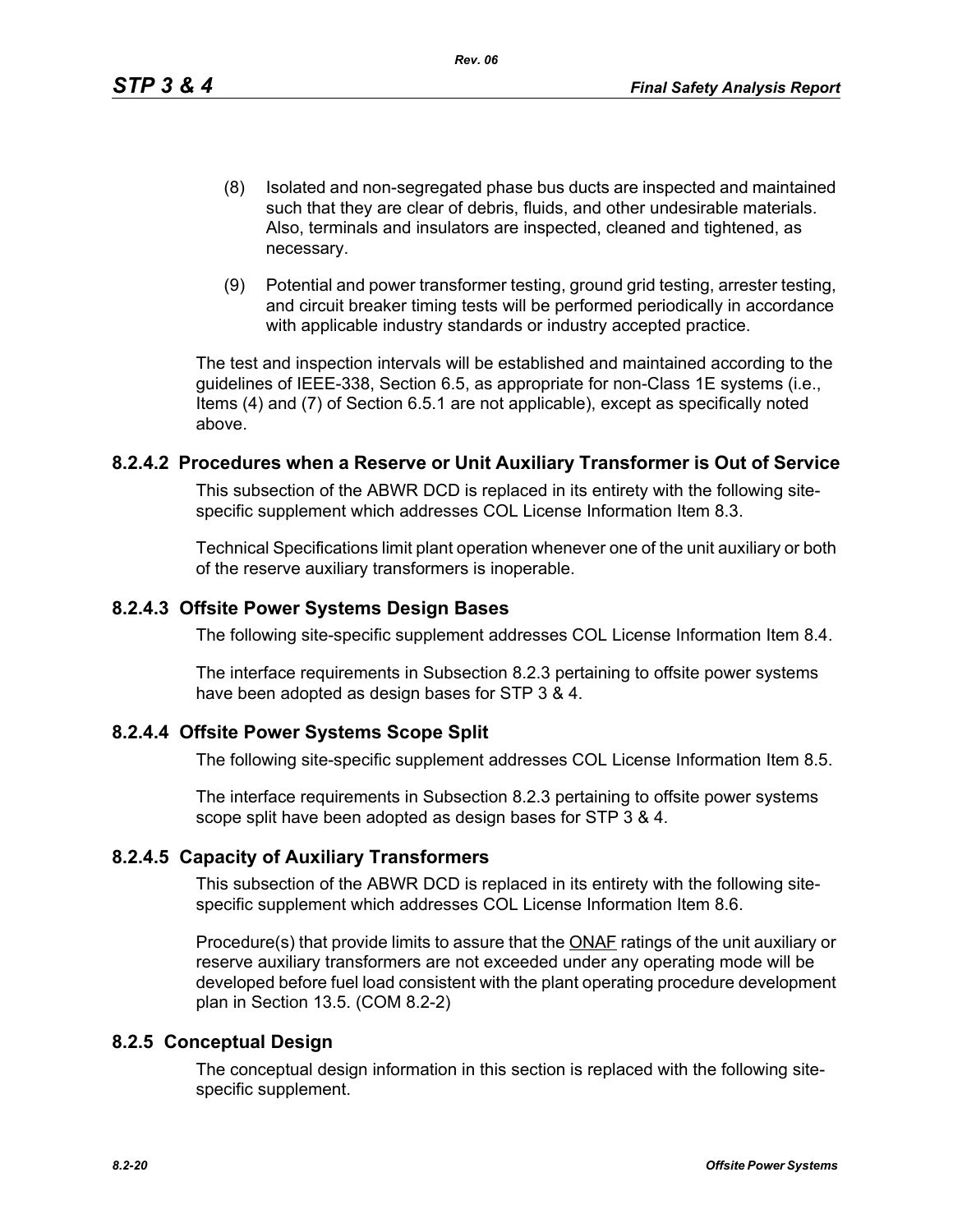For site-specific design of the STP 3 & 4 Offsite Power System refer to Subsections 8.2.1.2, 8.2.1.3, and 8.2.3.

### **8.2.6 References:**

The following site-specific supplement adds new references.

- 8.2-3 American Electric Power Service Corporation, Center Point Energy Houston Electric, LLC, CPS Energy, and Austin Energy, Interconnection Study for New Generation in Matagorda County, Interim report for Generation 15INR008, June, 2007.
- 8.2-4 Weatherbase. (2007). *Historical Weather for Houston, Texas.* Retrieved August 22, 2007 from http://www.weatherbase.com/weather/
- 8.2-5 South Texas Project Interconnection Agreement between Reliant Energy, Incorporated; Central Power and Lighting Company; City of San Antonio, Texas; City of Austin, Texas; and STP Nuclear Operating Company, Effective date August 15, 2002.
- 8.2-6 ERCOT Protocols, Operating Guides and Procedures online at: http://www.ercot.com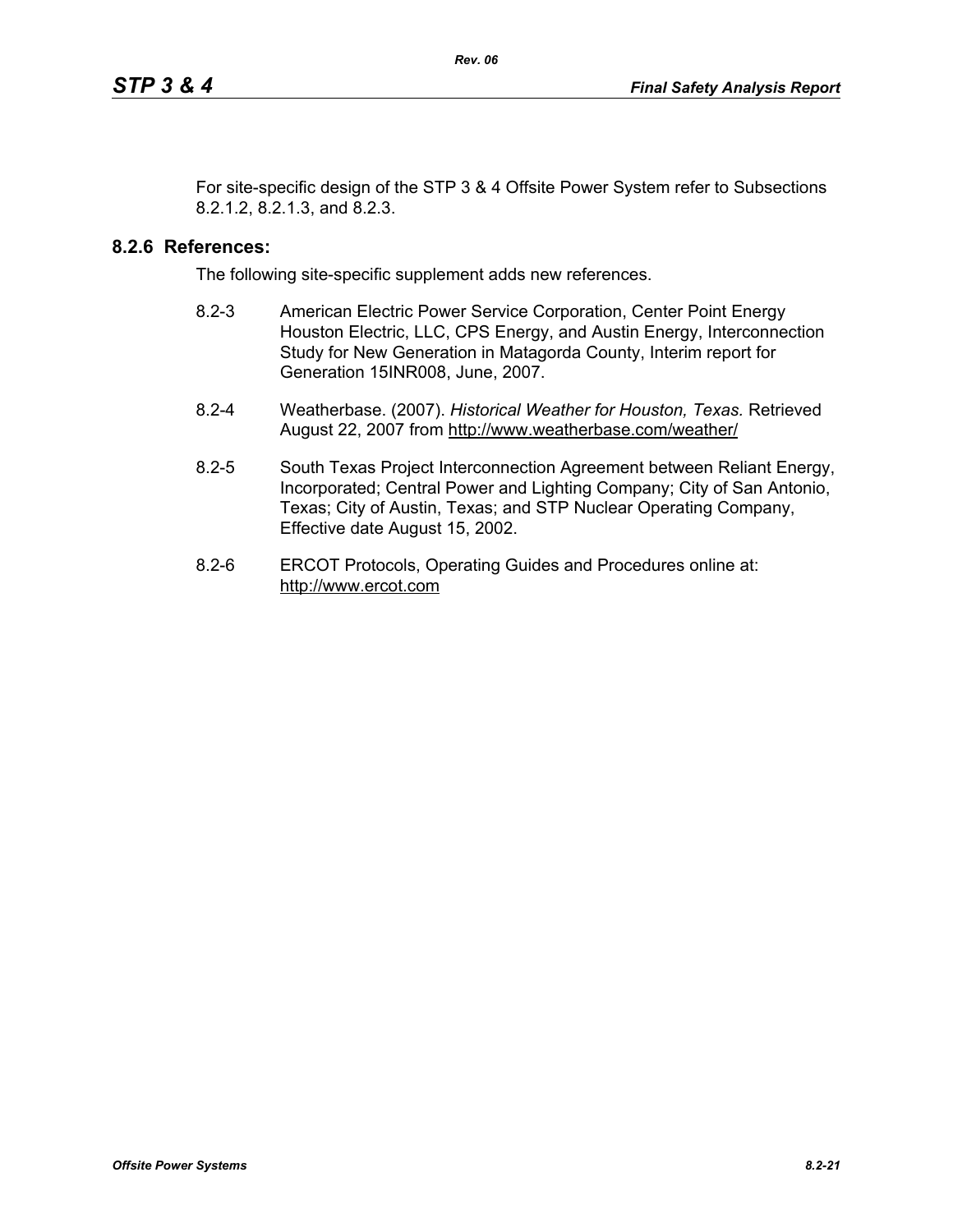|                           | Table 8.2-1 Additional Requirements IEEE-765 |                                                                                                                                                                     |  |  |  |  |
|---------------------------|----------------------------------------------|---------------------------------------------------------------------------------------------------------------------------------------------------------------------|--|--|--|--|
| <b>IEEE-765 Reference</b> |                                              | <b>Requirement or Explanatory Note</b>                                                                                                                              |  |  |  |  |
| 7.0                       | <b>Multi-Unit Considerations</b>             | The ABWR is a single unit design, therefore The<br>STP 3 and 4 plant is a dual ABWR plant, but there<br>is no sharing of preferred power supplies between<br>units. |  |  |  |  |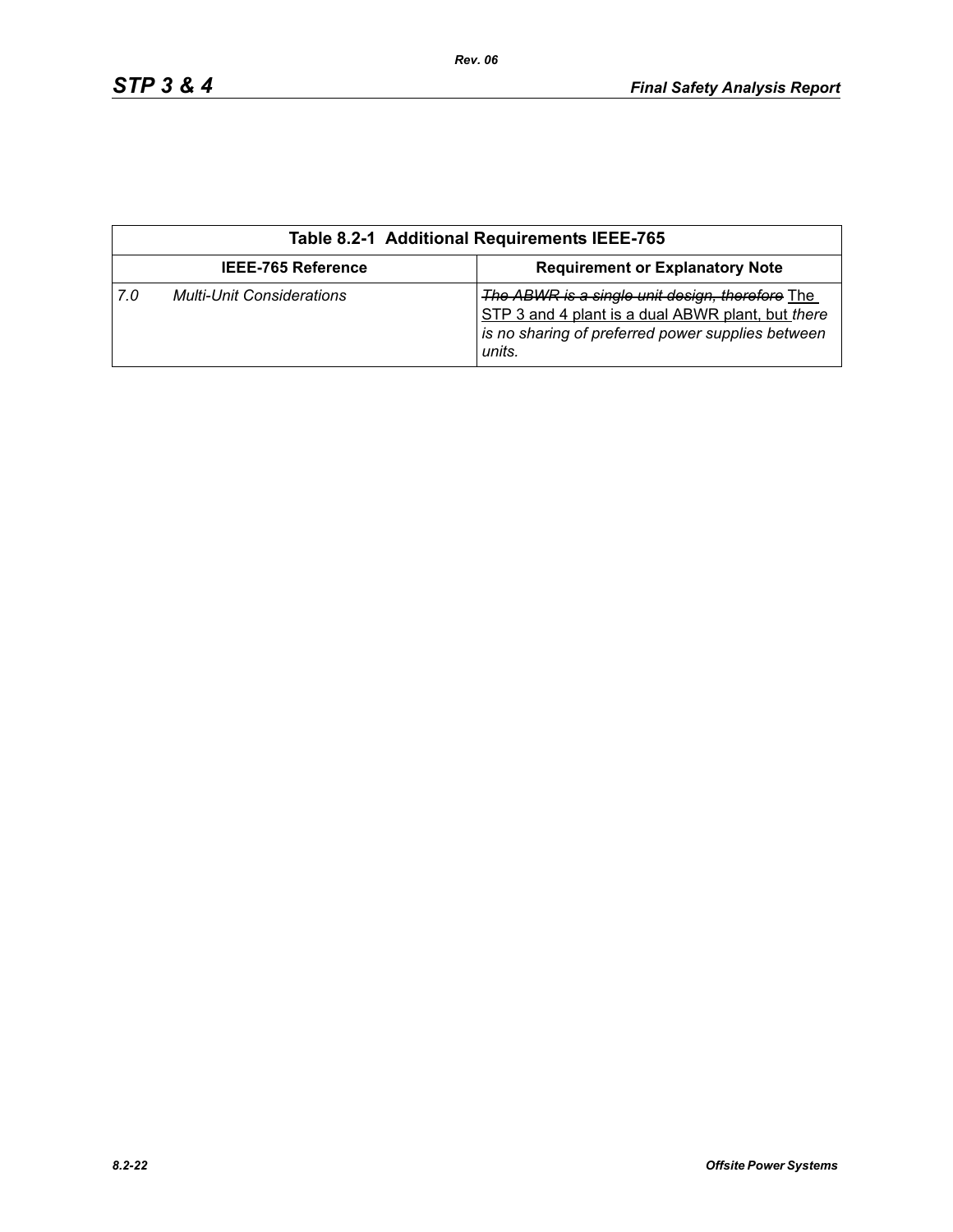| <b>Transmission Line</b> | Ownership         | <b>Nominal Operating</b><br>kV | <b>Right-of-Way</b> | Approximate<br>Line Length (mi) |
|--------------------------|-------------------|--------------------------------|---------------------|---------------------------------|
| Elm Creek 27             | <b>CPS Energy</b> | 345 kV                         | <b>NW</b>           | 155                             |
| Hillje 44                | <b>CNP</b>        | 345 kV                         | <b>NW</b>           | 20                              |
| White Point 39           | <b>AEP</b>        | 345 kV                         | <b>NW</b>           | 133                             |
| Velasco 27               | <b>CNP</b>        | 345 kV                         | E                   | 45                              |
| Blessing 44              | <b>AEP</b>        | 345 kV                         | W                   | 15                              |
| STP 1 & 2                | <b>AEP</b>        | 345 kV                         | E                   | 0.5                             |

### **Table 8.2-2 Tranmission Lines Providing Offsite Power To South Texas Project Electric Generating Station STP 3 & 4**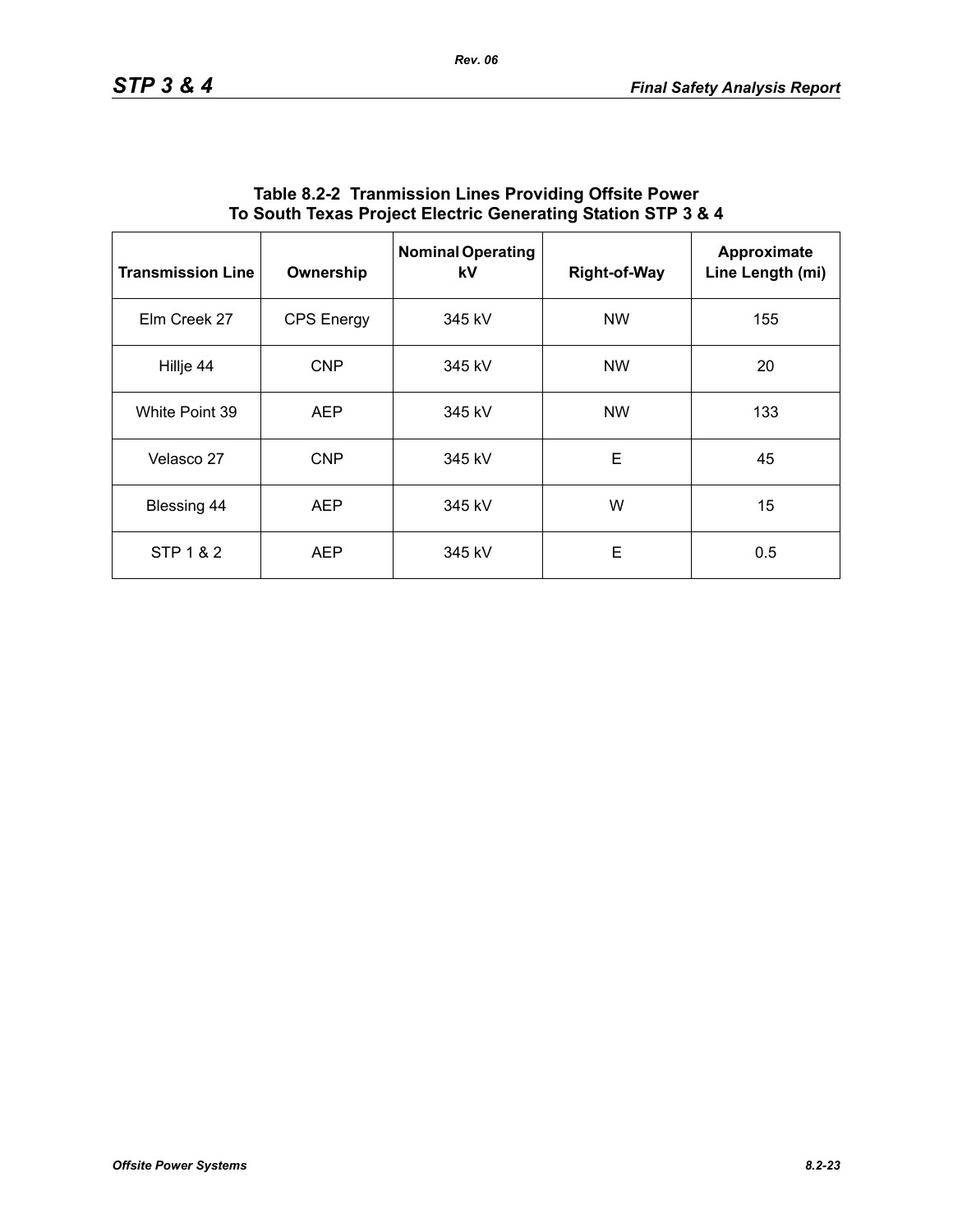#### **Table 8.2-3 Transmission Line Historical Data on Outages Due to Circuit Breaker Actuations STP Unit 1 & 2**

*Rev. 06*

|                                          | No. of Incidents<br>$(1980 - 2006)$ |                |
|------------------------------------------|-------------------------------------|----------------|
| <b>Failure Description</b>               | <b>Instantaneous</b>                | Lock-out       |
| Airplane/Foreign Object into Circuit     | 1                                   | $6\phantom{1}$ |
| <b>Breaker Failure</b>                   | 1                                   | 8              |
| <b>Broken Insulator</b>                  | 8                                   | $\overline{7}$ |
| <b>Broken Conductor</b>                  | $\mathbf 0$                         | 5              |
| Electrocution (Bird/Human)               | $\pmb{0}$                           | $\overline{2}$ |
| <b>Insulator Flashover Contamination</b> | 19                                  | 36             |
| Lightning                                | 56                                  | 13             |
| Personnel Error                          | $\overline{2}$                      | 14             |
| Relay Mis-operation                      | $\boldsymbol{9}$                    | 11             |
| Trees / Vines into Circuits              | 4                                   | 10             |
| Unknown                                  | 103                                 | 63             |
| <b>Weather Related</b>                   | 53                                  | 94             |